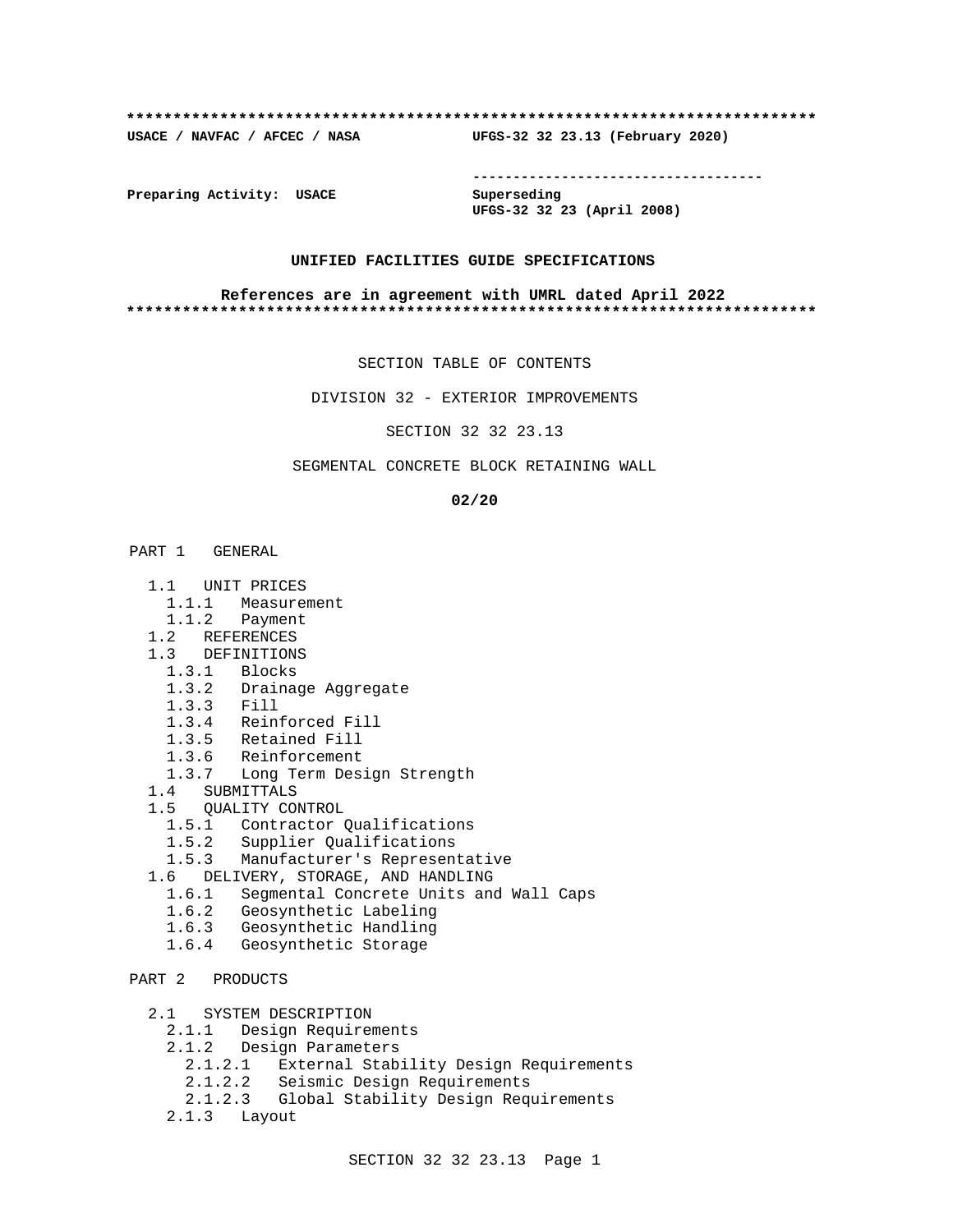- 2.2 COMPONENTS
	- 2.2.1 Segmental Concrete Units
		- 2.2.1.1 Face color
		- 2.2.1.2 Face Texture
		- 2.2.1.3 Face Appearance
- 2.2.1.4 Block Size
- 2.2.1.5 Bond Configuration
	- 2.2.1.6 Structural requirements
	- 2.2.2 Wall Caps
	- 2.2.3 Geogrid Reinforcement
	- 2.2.4 Geotextile Reinforcement
	- 2.2.5 Reinforcement Properties
	- 2.2.5.1 Long Term Design Strength
	- 2.2.6 Geotextile Filter
	- 2.3 MATERIALS
		- 2.3.1 Soils and Aggregates
			- 2.3.1.1 Drainage Aggregate
- 2.3.1.2 Aggregate Base Material
- 2.3.1.3 Reinforced Fill
	- 2.3.1.4 Retained Fill
	- 2.3.2 Masonry Adhesive
	- 2.3.3 Drainage Pipe

```
PART 3 EXECUTION
```
- 3.1 EXAMINATION
- 3.2 PREPARATION
	- 3.2.1 Excavation
	- 3.2.2 Stockpiles
	- 3.2.3 Leveling Pad
	- 3.2.3.1 Aggregate Base Leveling Pad
	- 3.2.3.2 Concrete Leveling Pad
- 3.3 INSTALLATION
	- 3.3.1 Block Installation
	- 3.3.2 Reinforcement Installation
	- 3.3.3 Fill Placement
	- 3.3.4 Compaction
		- 3.3.4.1 Degree of Compaction
- 3.3.4.2 Moisture Control
- 3.4 FIELD QUALITY CONTROL
	- 3.4.1 Soil Testing
		- 3.4.1.1 Transmittal
		- 3.4.1.2 Corrective Action
		- 3.4.1.3 Testing Schedule
			- 3.4.1.3.1 Moisture-Density Relations
			- 3.4.1.3.2 In-Place Densities
			- 3.4.1.3.3 Sieve Analysis
	- 3.4.2 Reinforcement Testing
	- 3.4.3 Drainage Pipe
	- 3.4.4 Construction Tolerances
		- 3.4.4.1 Horizontal
		- 3.4.4.2 Vertical
		- 3.4.4.3 Plumbness and Alignment
		- 3.4.4.4 Block Defects
		- 3.4.4.5 Block Gaps
- 3.5 PROTECTION

-- End of Section Table of Contents --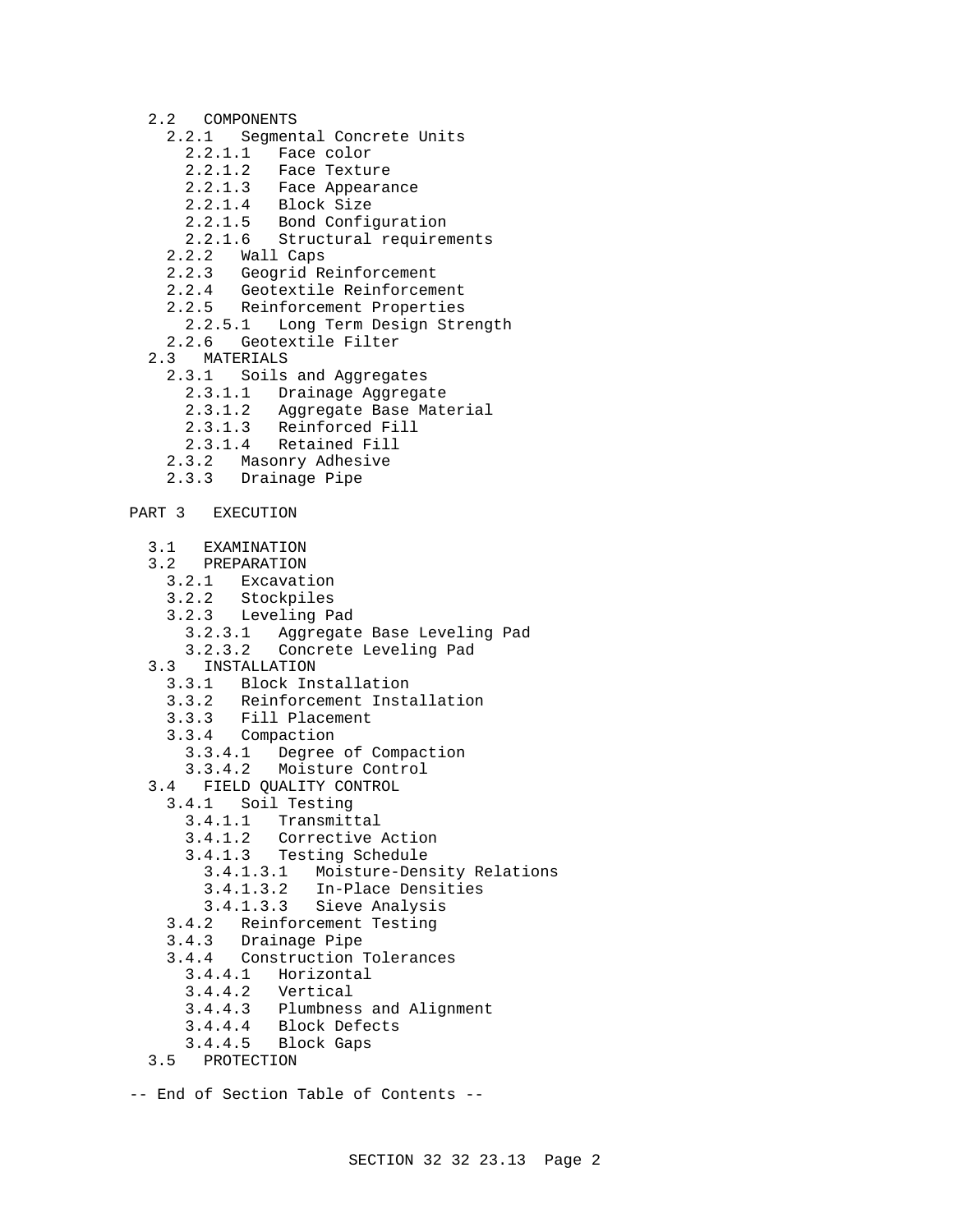USACE / NAVFAC / AFCEC / NASA

--------------------------------------

Preparing Activity: USACE

Superseding UFGS-32 32 23 (April 2008)

UFGS-32 32 23.13 (February 2020)

## UNIFIED FACILITIES GUIDE SPECIFICATIONS

References are in agreement with UMRL dated April 2022 

SECTION 32 32 23.13

SEGMENTAL CONCRETE BLOCK RETAINING WALL  $02/20$ 

NOTE: This quide specification covers the requirements for segmental concrete block retaining walls. This section was originally developed for USACE Civil Works projects.

Adhere to UFC 1-300-02 Unified Facilities Guide Specifications (UFGS) Format Standard when editing this guide specification or preparing new project specification sections. Edit this guide specification for project specific requirements by adding, deleting, or revising text. For bracketed items, choose applicable item(s) or insert appropriate information.

Remove information and requirements not required in respective project, whether or not brackets are present.

Comments, suggestions and recommended changes for this guide specification are welcome and should be submitted as a Criteria Change Request (CCR). 

PART 1 GENERAL

NOTE: The following is guidance in selecting the

proposed tailoring options:

(1) Contractor Design. Many suppliers have designers that specialize in design of SRW's. Allowing the Contractor to design the system provides the most competitive bidding process. The Contractor has the capacity to select materials for the most efficient design. This is the most favorable design method for typical applications.

(2) Government Design. Non-typical applications

SECTION 32 32 23.13 Page 3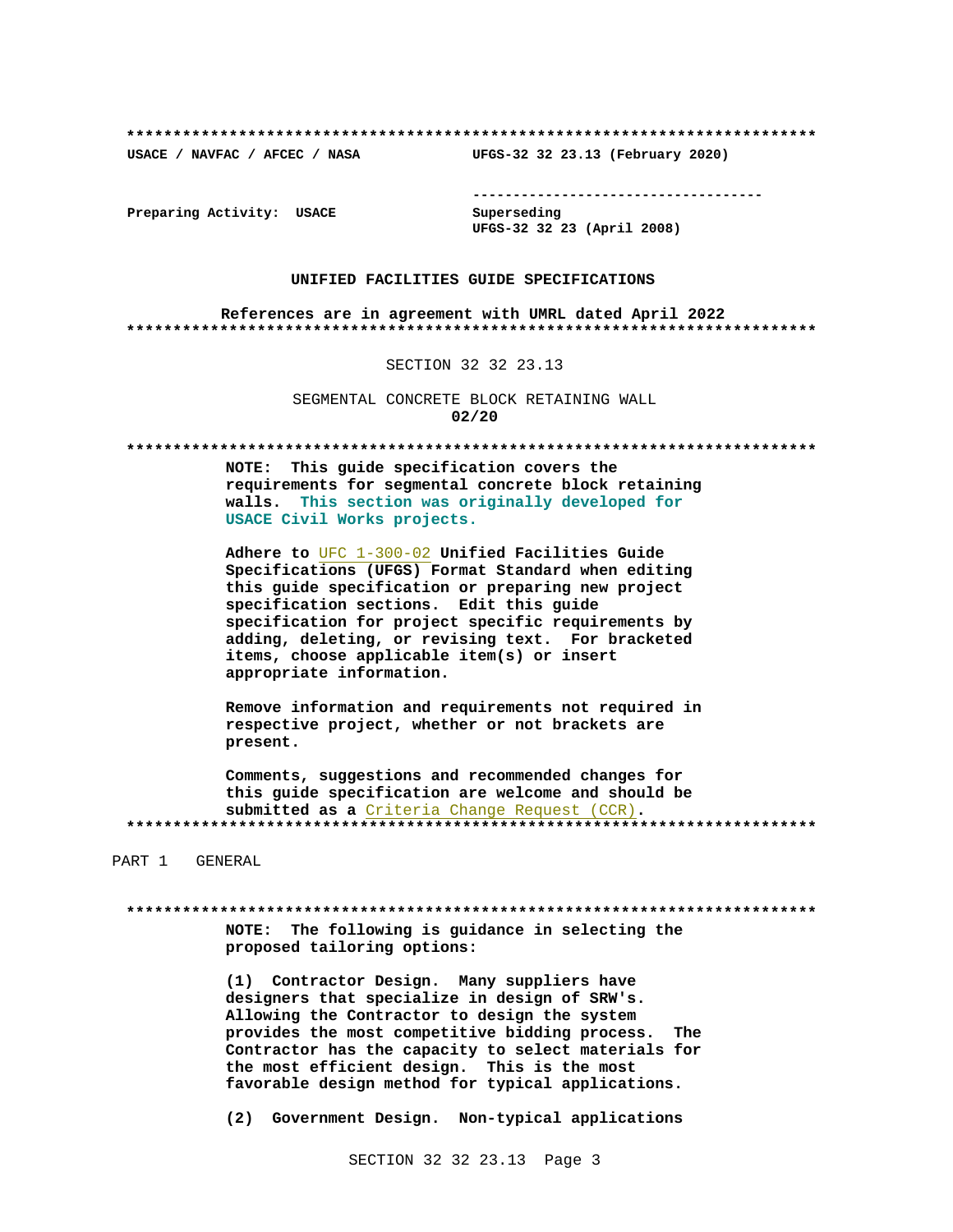may be best designed before solicitation. Such projects would include applications where the design conditions are beyond the capabilities of commercial software available from SRW suppliers, or applications where the Contractor could not be expected to bid without performing stability calculations during the bidding process. Examples may include bin walls, or structures with unusual loading applications, such as coastal structures, blast resistant structures, or structures in high seismic regions.

(3) Hybrid Design. Much of the civil works Corps of Engineers projects involve conditions where the global stability requires analysis, but the internal, external and compound stability are routine. Such conditions are common on water front structures. Contractor analysis of global stability is not biddable since the analysis may indicate structure definition that could not be assumed during bid. While this could be handled though a modification to the contract, there is a risk that it will be overlooked. Also, experience has shown that it is difficult to specify the degree of work involved in the design analysis (the reason architect-engineer services are negotiated in accordance with the Federal Acquisition Regulation, Part 36). The hybrid design incorporates the advantages of the Contractor designed wall for internal, external and compound stability, while eliminating the conflict of interest in requiring Contractor design of global stability. Changes made to the wall during preparation of shop drawings, such as free standing height, footing embedment, or location could affect the global stability. If the hybrid design method is used, the submittal process should assure that the wall designer reviews the shop drawing submittals, regardless of a Contractor design check for global stability.

NOTE: This section does not address requirements for dewatering, shoring, or earthwork below foundation level.

Geometric requirements such as wall height, length, and construction limits should be shown on the drawings.

NOTE: For Navy: Use this guide specification for gravity segmental block retaining walls with a height not greater than 4 feet. \*\*\*\*\*\*\*\*\*\*\*\*\*\*\*\*\*\*\*\*\*\*\*\*\*\*\*\*\*\*\*\*\*\*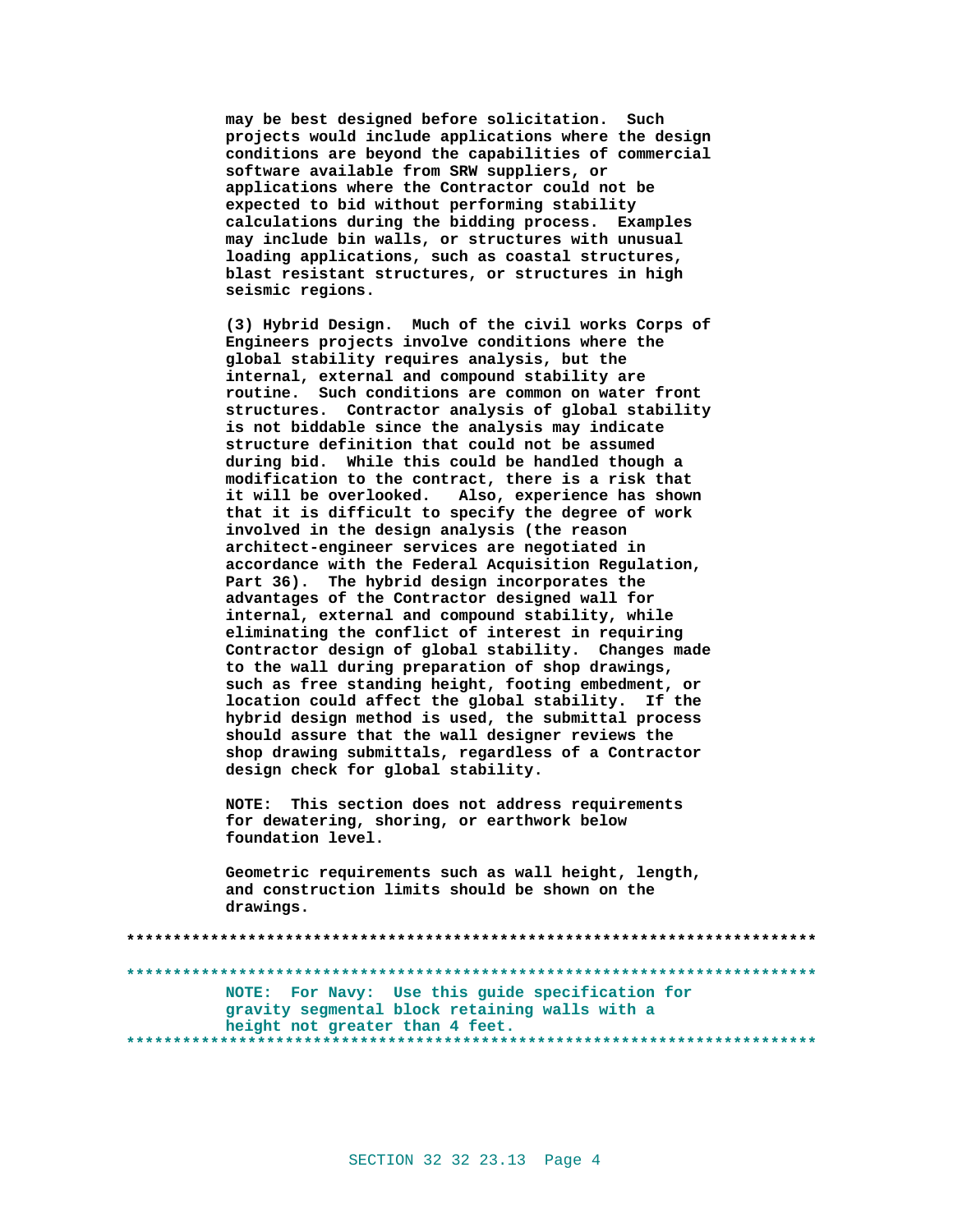# 1.1 UNIT PRICES

## 1.1.1 Measurement

Measurement of segmental retaining wall for payment will be made on the basis of the face area in the vertical plane of segmental concrete units. The pay lines of the structure will be neat lines taken off the approved shop drawings; and will extend from the block-leveling pad interface to the top of wall, excluding any fencing or barrier. Payment will be made at the respective unit price per square meter (SM) foot (SF) listed on the Bidding Schedule.

#### $1.1.2$ Payment

Payment will be full compensation for engineering services, excavation and preparatory work, and furnishing all material, labor and equipment to complete the work.

#### $1.2$ **REFERENCES**

### 

NOTE: This paragraph is used to list the publications cited in the text of the guide specification. The publications are referred to in the text by basic designation only and listed in this paragraph by organization, designation, date, and title.

Use the Reference Wizard's Check Reference feature when you add a Reference Identifier (RID) outside of the Section's Reference Article to automatically place the reference in the Reference Article. Also use the Reference Wizard's Check Reference feature to update the issue dates.

References not used in the text will automatically be deleted from this section of the project specification when you choose to reconcile references in the publish print process. 

The publications listed below form a part of this specification to the extent referenced. The publications are referred to within the text by the basic designation only.

> AMERICAN ASSOCIATION OF STATE HIGHWAY AND TRANSPORTATION OFFICIALS (AASHTO)

| AASHTO M 252 | (2009; R 2017) Standard Specification for<br>Corrugated Polyethylene Drainage Pipe          |
|--------------|---------------------------------------------------------------------------------------------|
| AASHTO M 288 | (2021) Standard Specification for<br>Geosynthetic Specification for Highway<br>Applications |

# ASTM INTERNATIONAL (ASTM)

| ASTM C94/C94M |  |
|---------------|--|
|               |  |

(2021b) Standard Specification for Ready-Mixed Concrete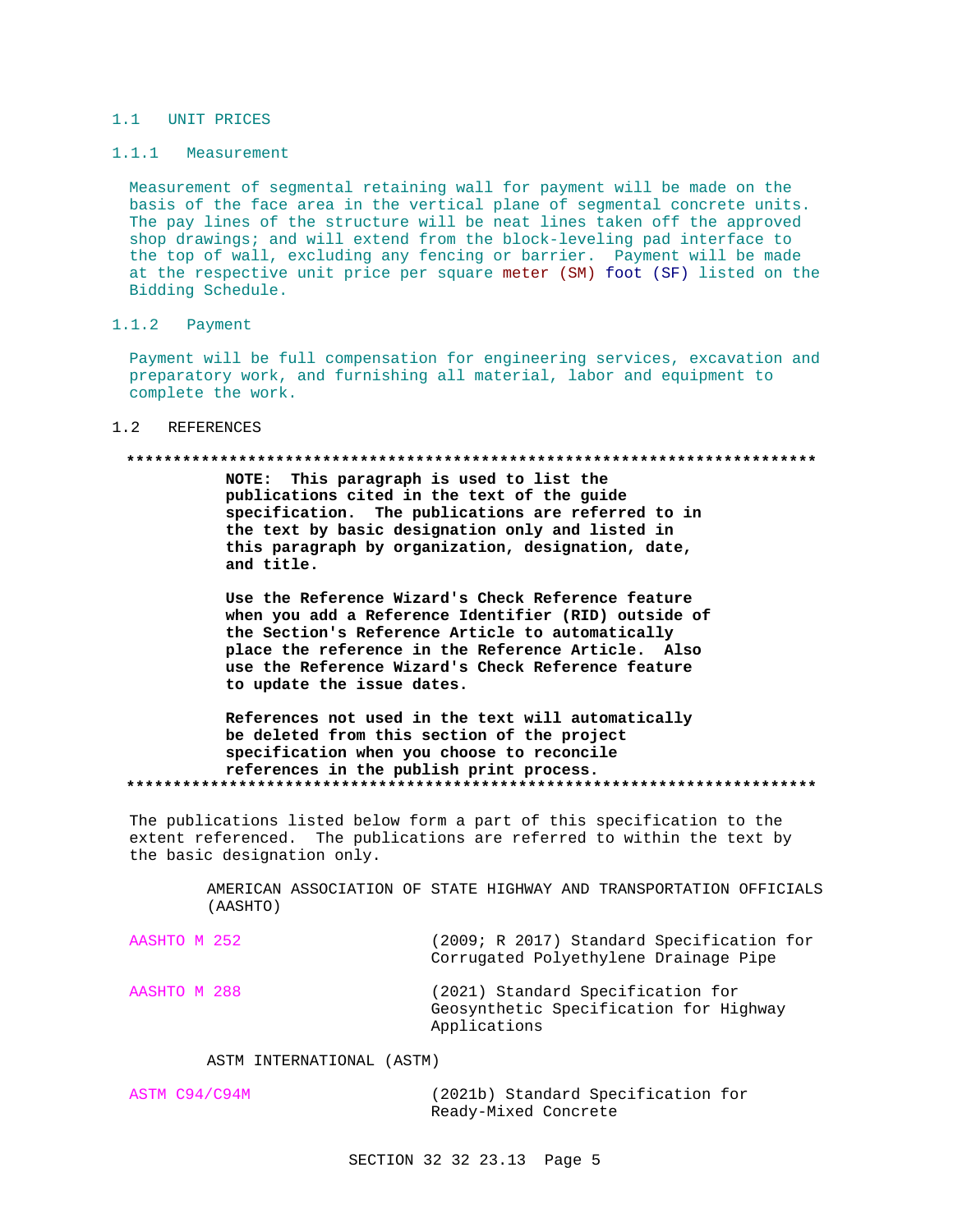| <b>ASTM C136/C136M</b>   | (2019) Standard Test Method for Sieve<br>Analysis of Fine and Coarse Aggregates                                                                         |
|--------------------------|---------------------------------------------------------------------------------------------------------------------------------------------------------|
| ASTM C140/C140M          | (2022) Standard Test Methods for Sampling<br>and Testing Concrete Masonry Units and<br>Related Units                                                    |
| <b>ASTM C920</b>         | (2018) Standard Specification for<br>Elastomeric Joint Sealants                                                                                         |
| ASTM C1262/C1262M        | (2018) Standard Test Method for Evaluating<br>the Freeze-Thaw Durability of Dry-Cast<br>Segmental Retaining Wall Units and Related<br>Concrete Units    |
| ASTM C1372               | (2017) Standard Specification for Dry-Cast<br>Segmental Retaining Wall Units                                                                            |
| ASTM D448                | (2012; R 2017) Standard Classification for<br>Sizes of Aggregate for Road and Bridge<br>Construction                                                    |
| ASTM D698                | (2012; E 2014; E 2015) Laboratory<br>Compaction Characteristics of Soil Using<br>Standard Effort (12,400 ft-lbf/cu. ft.<br>$(600 \text{ kN-m/cu. m.}))$ |
| ASTM D1241               | (2015) Materials for Soil-Aggregate<br>Subbase, Base, and Surface Courses                                                                               |
| ASTM D1556/D1556M        | (2015; E 2016) Standard Test Method for<br>Density and Unit Weight of Soil in Place<br>by Sand-Cone Method                                              |
| ASTM D2487               | (2017; E 2020) Standard Practice for<br>Classification of Soils for Engineering<br>Purposes (Unified Soil Classification<br>System)                     |
| ASTM D2488               | (2017; E 2018) Standard Practice for<br>Description and Identification of Soils<br>(Visual-Manual Procedure)                                            |
| ASTM D4355/D4355M        | (2014) Deterioration of Geotextiles from<br>Exposure to Light, Moisture and Heat in a<br>Xenon-Arc Type Apparatus                                       |
| <b>ASTM D4491/D4491M</b> | (2017) Standard Test Methods for Water<br>Permeability of Geotextiles by Permittivity                                                                   |
| ASTM D4595               | (2017) Standard Test Method for Tensile<br>Properties of Geotextiles by the<br>Wide-Width Strip Method                                                  |
| ASTM D4632/D4632M        | (2015a) Grab Breaking Load and Elongation<br>of Geotextiles                                                                                             |
| ASTM D4751               | (2020) Standard Test Method for                                                                                                                         |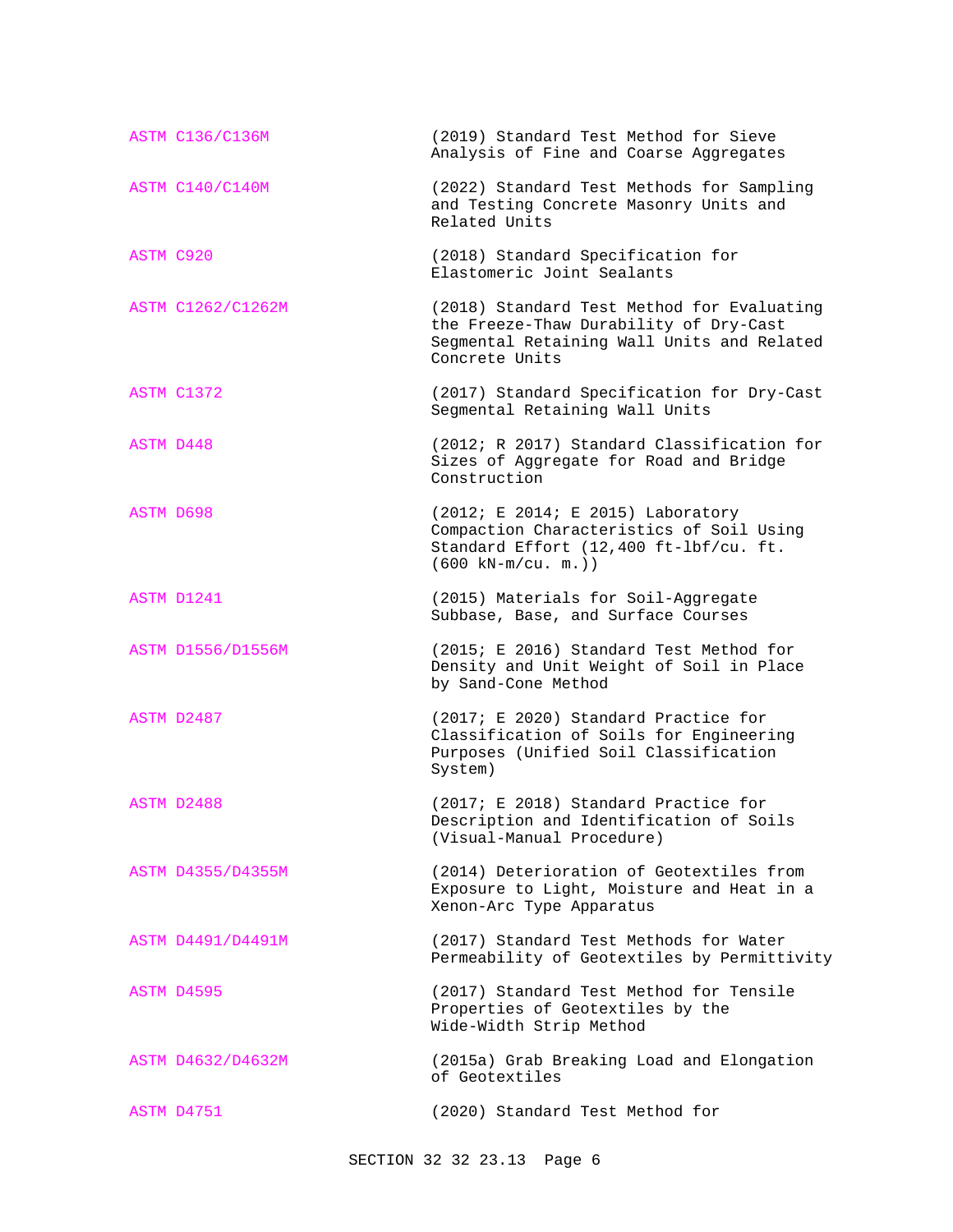|                                              | Determining Apparent Opening Size of a<br>Geotextile                                                                                                     |  |
|----------------------------------------------|----------------------------------------------------------------------------------------------------------------------------------------------------------|--|
| ASTM D4873/D4873M                            | (2017) Standard Guide for Identification,<br>Storage, and Handling of Geosynthetic<br>Rolls and Samples                                                  |  |
| ASTM D5321/D5321M                            | (2020) Standard Test Method for<br>Determining the Shear Strength of<br>Soil-Geosynthetic and<br>Geosynthetic-Geosynthetic Interfaces by<br>Direct Shear |  |
| ASTM D6638                                   | (2011) Determining Connection Strength<br>Between Geosynthetic Reinforcement and<br>Segmental Concrete Units (Modular Concrete<br>Blocks)                |  |
| ASTM D6706                                   | (2001; R 2013) Standard Test Method for<br>Measuring Geosynthetic Pullout Resistance<br>in Soil                                                          |  |
| ASTM D6938                                   | (2017a) Standard Test Method for In-Place<br>Density and Water Content of Soil and<br>Soil-Aggregate by Nuclear Methods (Shallow<br>Depth)               |  |
| GEOSYNTHETIC INSTITUTE (GSI)                 |                                                                                                                                                          |  |
| GSI GRI GG6                                  | (1996) Grip Types for Use in Wide Width<br>Testing of Geotextiles and Geogrids                                                                           |  |
| NATIONAL CONCRETE MASONRY ASSOCIATION (NCMA) |                                                                                                                                                          |  |
| NCMA TR127B                                  | (2010) Design Manual for Segmental<br>Retaining Walls                                                                                                    |  |
| U.S. FEDERAL HIGHWAY ADMINISTRATION (FHWA)   |                                                                                                                                                          |  |
| FHWA NHI-00-043                              | (2000) Mechanically Stabilized Earth Walls<br>and Reinforced Soil Slopes Design and<br>Construction Guidelines (ISDDC)                                   |  |
| 1.3<br>DEFINITIONS                           |                                                                                                                                                          |  |

**\*\*\*\*\*\*\*\*\*\*\*\*\*\*\*\*\*\*\*\*\*\*\*\*\*\*\*\*\*\*\*\*\*\*\*\*\*\*\*\*\*\*\*\*\*\*\*\*\*\*\*\*\*\*\*\*\*\*\*\*\*\*\*\*\*\*\*\*\*\*\*\*\*\* NOTE: This guide specification only applies to geosynthetic (extensible) reinforcement. There are differences in design and construction applicable to steel soil (inextensible) reinforcement. \*\*\*\*\*\*\*\*\*\*\*\*\*\*\*\*\*\*\*\*\*\*\*\*\*\*\*\*\*\*\*\*\*\*\*\*\*\*\*\*\*\*\*\*\*\*\*\*\*\*\*\*\*\*\*\*\*\*\*\*\*\*\*\*\*\*\*\*\*\*\*\*\*\***

# 1.3.1 Blocks

Blocks, for the purpose of this specification, refers to segmental concrete retaining wall units.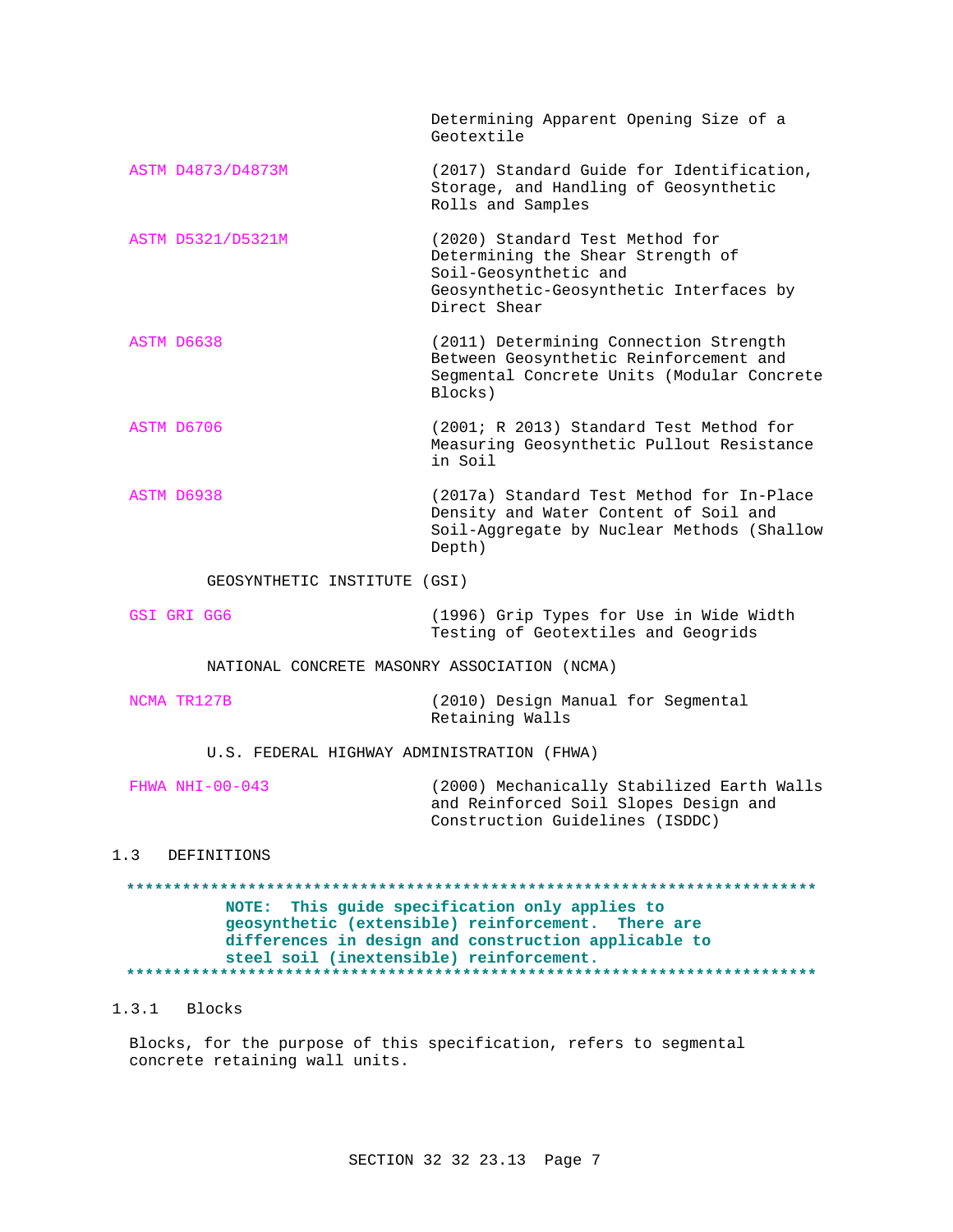#### $1.3.2$ Drainage Aggregate

Granular soil or aggregate placed within, between, and/or immediately behind segmental concrete units.

 $1.3.3$ Fill

Soil or aggregate placed in, behind, or below the wall.

1.3.4 Reinforced Fill

Soil placed and compacted within the neat line volume of reinforcement as outlined on the plans.

1.3.5 Retained Fill

Soil placed and compacted behind the reinforced fill.

 $1.3.6$ Reinforcement

Geogrid or a geotextile products manufactured for use as reinforcing in segmental block retaining walls. Steel products are not allowed.

 $1.3.7$ Long Term Design Strength

The long term design strength (LTDS) is:

LTDS = 
$$
T_{ult}
$$
 / (RF<sub>D</sub> \* RF<sub>ID</sub> \* RF<sub>CR</sub>)

where:

 $T_{u1t}$  is the ultimate strength  $R_{\text{D}}^{+}$  is the reduction factor for chemical and biological durability  $R\overline{F}_{ID}$  is the reduction factor for installation damage  $RF_{CP}$  is the reduction factor for creep

#### $1.4$ SUBMITTALS

### 

NOTE: Review submittal description (SD) definitions in Section 01 33 00 SUBMITTAL PROCEDURES and edit the following list, and corresponding submittal items in the text, to reflect only the submittals required for the project. The Guide Specification technical editors have classified those items that require Government approval, due to their complexity or criticality, with a "G." Generally, other submittal items can be reviewed by the Contractor's Quality Control System. Only add a "G" to an item, if the submittal is sufficiently important or complex in context of the project.

For Army projects, fill in the empty brackets following the "G" classification, with a code of up to three characters to indicate the approving authority. Codes for Army projects using the Resident Management System (RMS) are: "AE" for Architect-Engineer; "DO" for District Office (Engineering Division or other organization in the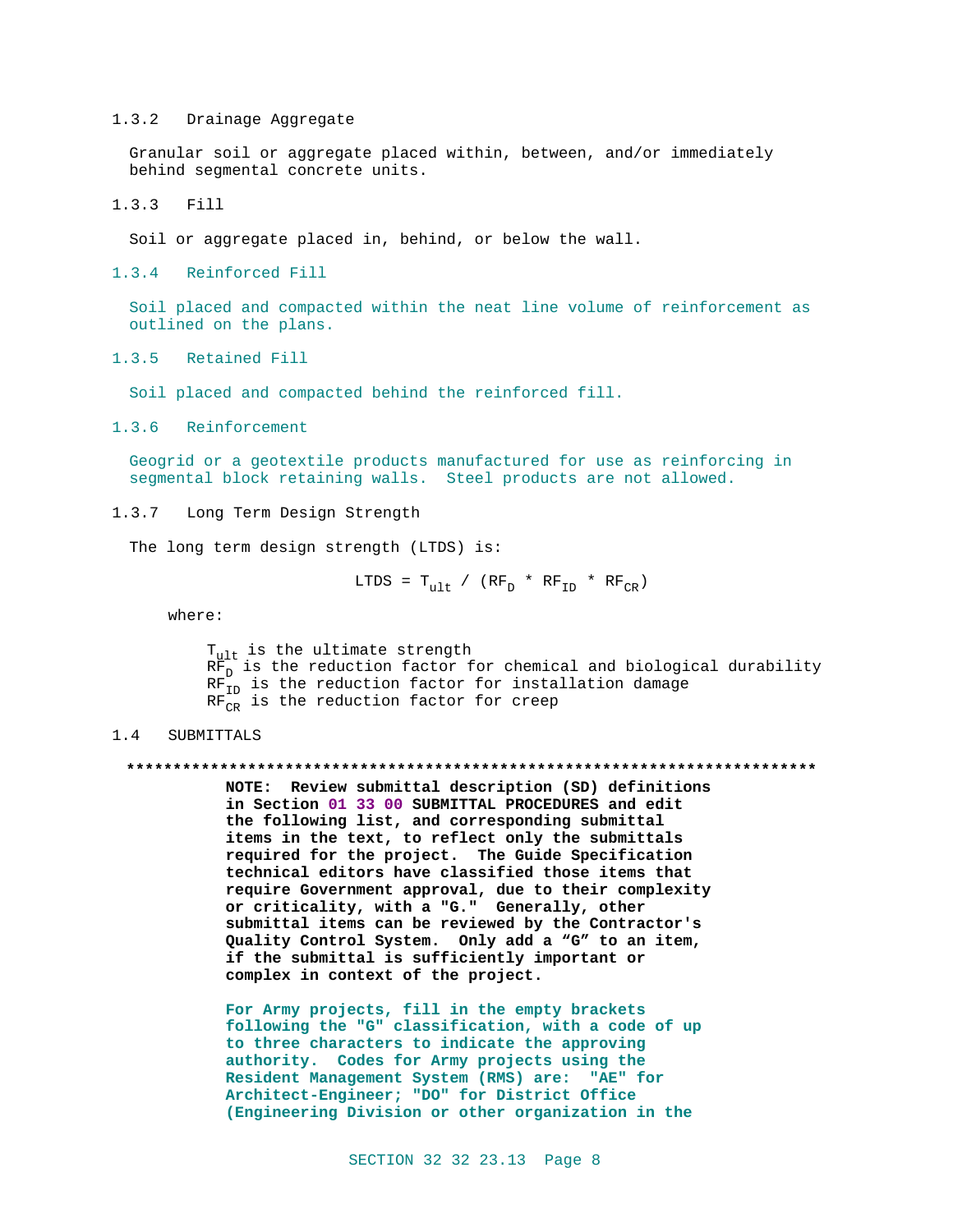**District Office); "AO" for Area Office; "RO" for Resident Office; and "PO" for Project Office. Codes following the "G" typically are not used for Navy, Air Force, and NASA projects.**

**The "S" classification indicates submittals required as proof of compliance for sustainability Guiding Principles Validation or Third Party Certification and as described in Section 01 33 00 SUBMITTAL PROCEDURES.**

**Choose the first bracketed item for Navy, Air Force and NASA projects, or choose the second bracketed item for Army projects. \*\*\*\*\*\*\*\*\*\*\*\*\*\*\*\*\*\*\*\*\*\*\*\*\*\*\*\*\*\*\*\*\*\*\*\*\*\*\*\*\*\*\*\*\*\*\*\*\*\*\*\*\*\*\*\*\*\*\*\*\*\*\*\*\*\*\*\*\*\*\*\*\*\***

Government approval is required for submittals with a "G" or "S" classification. Submittals not having a "G" or "S" classification are [for Contractor Quality Control approval.][for information only. When used, a code following the "G" classification identifies the office that will review the submittal for the Government.] Submit the following in accordance with Section 01 33 00 SUBMITTAL PROCEDURES:

SD-02 Shop Drawings

```
Shop Drawings; G[, [____]]
```
SD-03 Product Data

Segmental Concrete Units; G

SD-04 Samples

```
Segmental Concrete Units; G[, [____]]
```
Geogrid Reinforcement; G[, [\_\_\_\_]]

SD-05 Design Data

```
Calculations; G[, [_____]]
```
Survey And Grade Results; G[, [\_\_\_\_]]

SD-06 Test Reports

```
Soil Testing; G[, [____]]
```
Reinforcement Testing; G[, [\_\_\_\_]]

SD-07 Certificates

Supplier Qualifications

Manufacturer's Representative

Geogrid Reinforcement; G[, [\_\_\_\_]]

```
Geotextile Reinforcement; G[, [____]]
```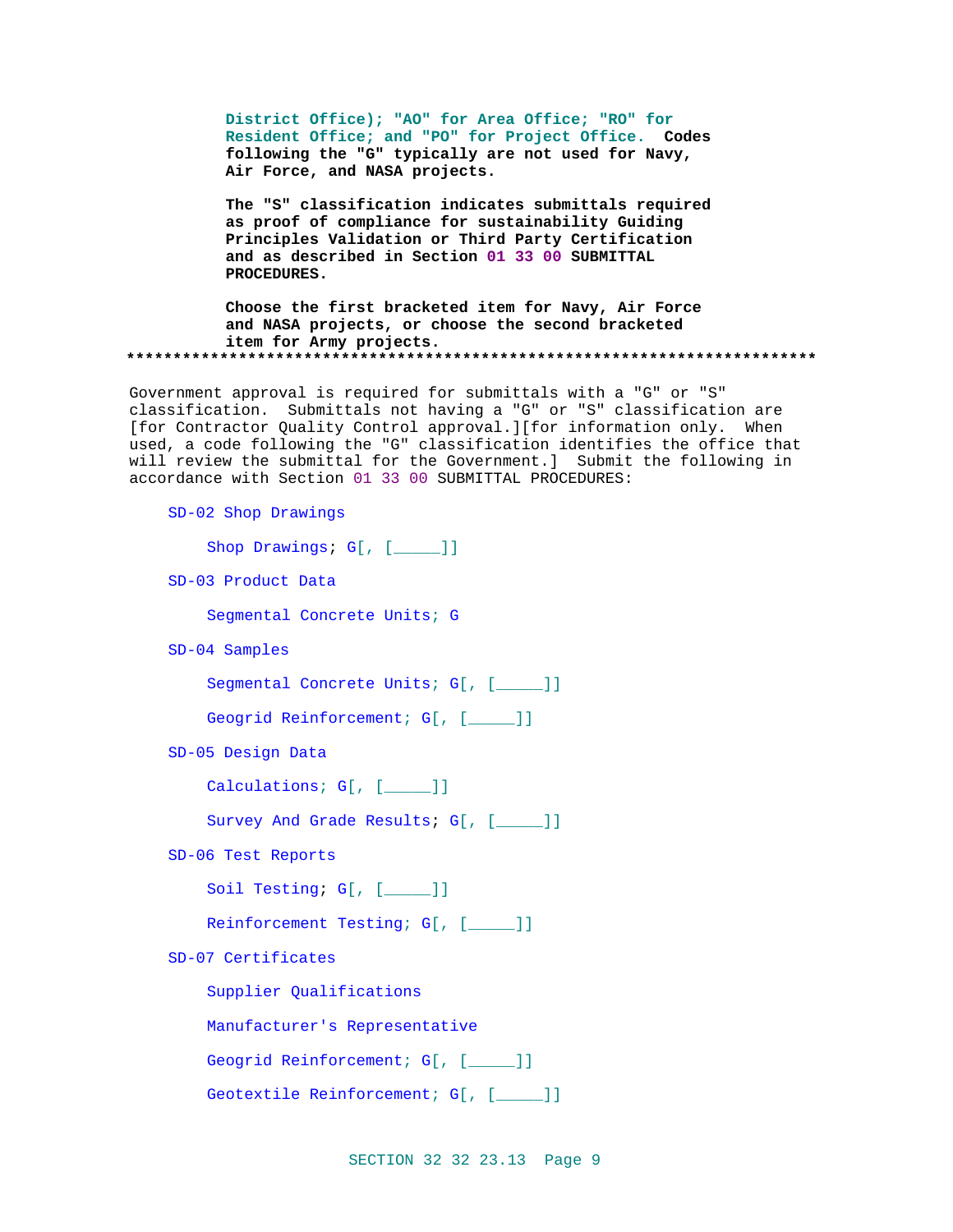# 1.5 OUALITY CONTROL

# 1.5.1 Contractor Qualifications

NOTE: Modify the qualifications for the project's degree of difficulty. Enforceable project requirements are limited to the number of completed projects, or years experience. 

Furnish components and equipment from a manufacturer regularly engaged in the manufacturing of products that are of similar material, design and workmanship. Submit descriptive technical data on the blocks, wall caps, masonry adhesive, reinforcement, geotextile filter materials and equipment to be used. Include all material properties specified under PART 2 PRODUCTS. Include a copy of any standard manufacturer's warranties for the products. Provide standard products with satisfactory commercial or industrial use for 2 years before award of this contract. Submit documentation to demonstrate the job foreman or the company directly responsible for the wall installation has [ completed a minimum of 10 segmental concrete retaining wall projects][ at least 2 years experience].

#### Supplier Qualifications  $1.5.2$

## 

NOTE: The suggested text is recognized to be somewhat vague. It limits situations were a never-before-used product is proposed, or where a product is proposed for use outside the limitations (such as batter) listed in the manufacturer's literature. The qualifications should be modified for the project's degree of difficulty (e.g. walls over 10 m 30 feet height). Caution to avoid unreasonable qualifications should be exercised if modifying. 

[Submit documentation showing that the installer and supplier meet the qualifications listed. To be considered acceptable, demonstrate experience in the supply of similar size and types of segmental retaining walls on previous projects.]

# 1.5.3 Manufacturer's Representative

NOTE: The geosynthetic manufacturers representatives generally have assumed involvement in construction; but that is not necessarily true in all localities. The number of site visits expected by the manufacturer's representative should be quantified if known. 

Provide a qualified and experienced representative from the block or reinforcement manufacturer who is available to consult and conduct site visits on an as-needed basis during the wall construction [at least once during construction] [as requested by the Contracting Officer].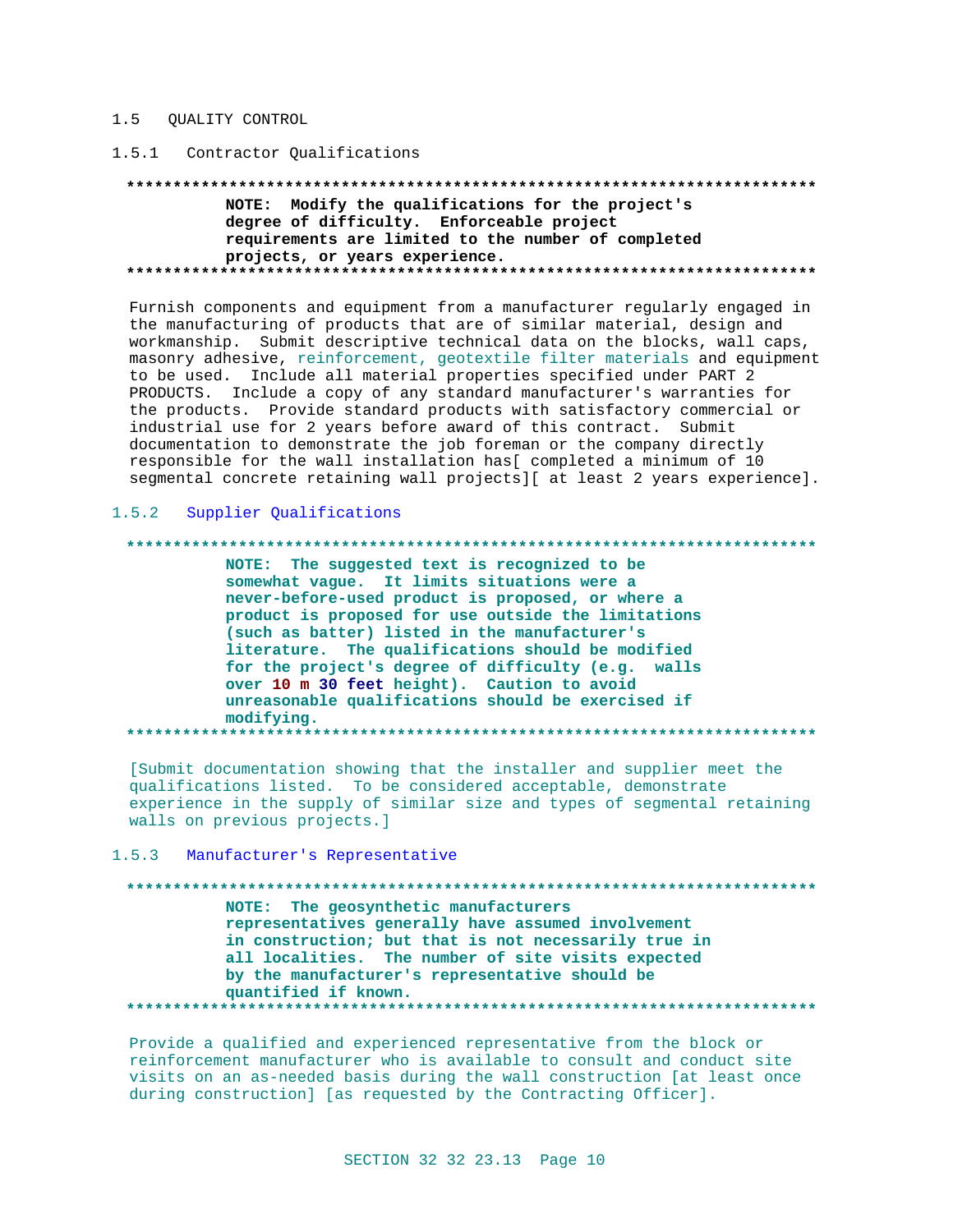## 1.6 DELIVERY, STORAGE, AND HANDLING

Check products upon delivery to ensure that the proper material has been received and is undamaged. For geosynthetics, follow the guidelines presented in ASTM D4873/D4873M.

## 1.6.1 Segmental Concrete Units and Wall Caps

Protect blocks from damage and exposure to cement, paint, excessive mud, and like materials. Check materials upon delivery to assure that the block dimensions are within the tolerances specified.

# 1.6.2 Geosynthetic Labeling

Label each roll with the manufacturer's name, product identification, roll dimensions, lot number, and date manufactured.

# 1.6.3 Geosynthetic Handling

Handle and unload geosynthetic rolls by hand, or with load carrying straps, a fork lift with a stinger bar, or an axial bar assembly. Do not drag, lift by one end, lift by cables or chains, or drop to the ground any geosynthetic rolls.

# 1.6.4 Geosynthetic Storage

Protect geosynthetics from cement, paint, excessive mud, chemicals, sparks and flames, temperatures in excess of 70 degrees C 160 degrees F, and any other environmental condition that may degrade the physical properties. If stored outdoors, elevate rolls from the ground surface. Protect geosynthetics, except for extruded grids, with an opaque waterproof cover. Deliver to the site in a dry and undamaged condition. Do not expose geotextiles to direct sunlight for more than 7 days.

## PART 2 PRODUCTS

### 2.1 SYSTEM DESCRIPTION

This work element includes engineering services in addition to the construction requirements. Provide engineering services that include design of the wall in accordance with the National Concrete Masonry Association design method, and providing shop drawings indicating all features of the complete design.

The NCMA design method for segmental retaining walls considers potential failure modes categorized by external, internal, local, compound, and global stability. The Government has considered the global stability and has provided the minimum design requirements on the drawings. Provide engineering services that include analysis of the wall for all modes of stability and shop drawings indicating all features of the complete design.

## 2.1.1 Design Requirements

### **\*\*\*\*\*\*\*\*\*\*\*\*\*\*\*\*\*\*\*\*\*\*\*\*\*\*\*\*\*\*\*\*\*\*\*\*\*\*\*\*\*\*\*\*\*\*\*\*\*\*\*\*\*\*\*\*\*\*\*\*\*\*\*\*\*\*\*\*\*\*\*\*\*\***

**NOTE: The NCMA and FHWA design methods are nearly identical. They differ primarily in the treatment of the vertical component of active earth pressure and the connection strength. The current FHWA design results in a conservative connection strength**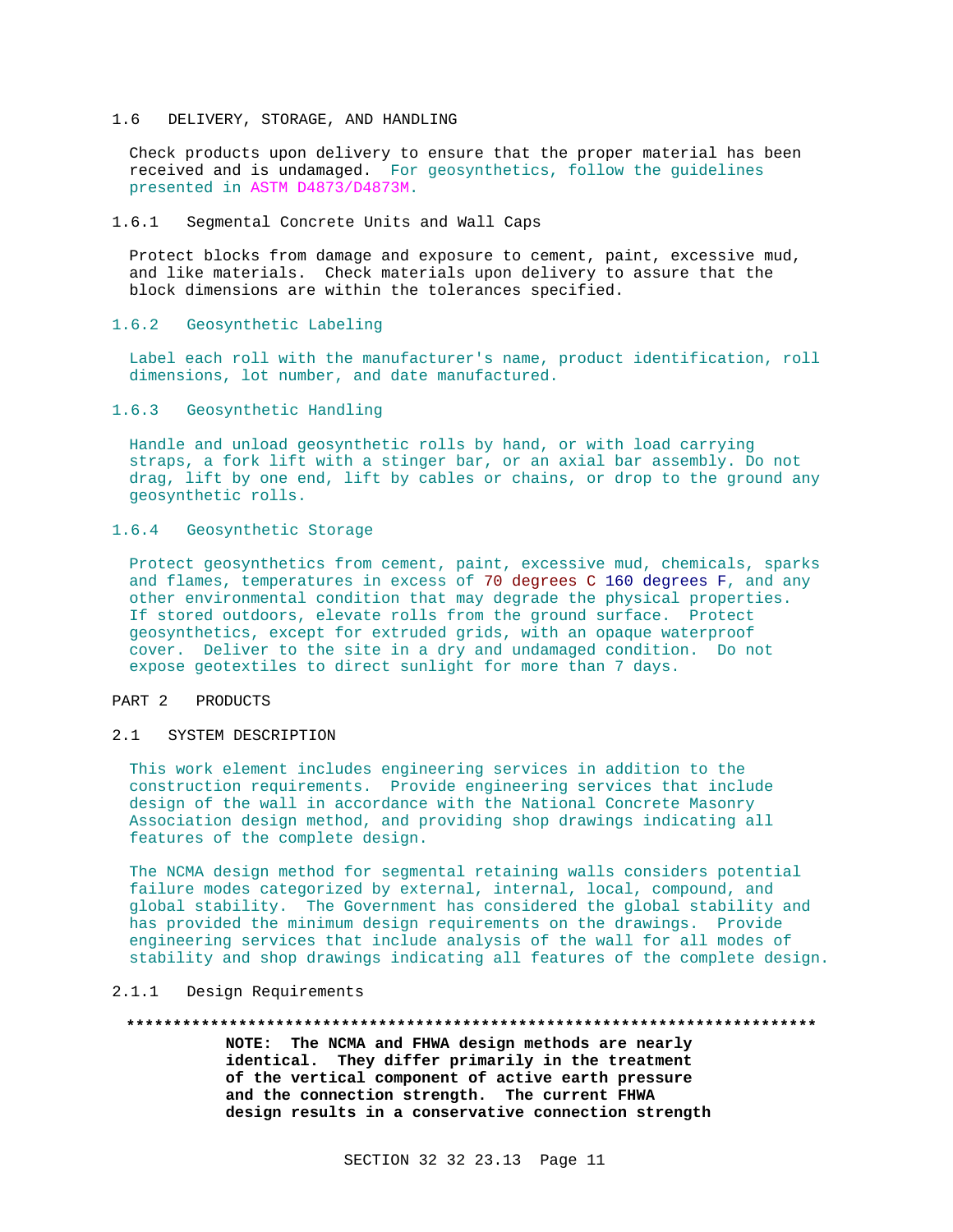**that only a small number of products meet. The FHWA design method is less commonly used, except in transportation related projects. The FHWA design method may be required for works within highway right-of-way.**

**\*\*\*\*\*\*\*\*\*\*\*\*\*\*\*\*\*\*\*\*\*\*\*\*\*\*\*\*\*\*\*\*\*\*\*\*\*\*\*\*\*\*\*\*\*\*\*\*\*\*\*\*\*\*\*\*\*\*\*\*\*\*\*\*\*\*\*\*\*\*\*\*\*\***

Complete all stability analyses in accordance with either the NCMA TR127B, or the Federal Highway Administration/AASHTO method detailed in FHWA NHI-00-043. Follow only one method for the complete design, including reinforcement design strength, layout, stability calculations, and seismic effects. Design the segmental retaining wall system under the direction of a professional engineer. Affix engineer's stamp to all drawings.[ At least one site visit by the engineer is required during the construction phase.] The design engineer must stamp all drawings and calculations.

# 2.1.2 Design Parameters

## **\*\*\*\*\*\*\*\*\*\*\*\*\*\*\*\*\*\*\*\*\*\*\*\*\*\*\*\*\*\*\*\*\*\*\*\*\*\*\*\*\*\*\*\*\*\*\*\*\*\*\*\*\*\*\*\*\*\*\*\*\*\*\*\*\*\*\*\*\*\*\*\*\*\***

**NOTE: It is recommended that the designer insert the soil properties below for the purpose of establishing a common basis for bidding. Verify that the contract documents provide sufficient information for interpretation of soil conditions below the wall, behind the wall, and at Government furnished borrow locations. Listing soil properties in the specification is optional. An alternative is to provide testing results.**

**The soil properties listed commonly have a significant influence on the reinforcement design, but are not all inclusive. A soil test is recommended prior to entering data for these parameters. Limiting the parameters to the ones shown in the table is suggested as they are generally representative of a Contractors analysis during bidding. More control over the product can be obtained by specifying soil properties for retained fill, soil properties for foundation soils, and changes in water levels through the retained fill, reinforced fill, and drains. Indicate surcharge loads (live or dead) and location on drawings.**

**Government selected soil properties will give more control in procuring a prudent design for competitively bid projects. The Government usually has access to all the geologic information that will be available to the Contractor during construction, and often has invested more time in consideration of the data than the Contractor can afford during the bidding process. However, there is a disadvantage to listing the soil properties if the Contractor has the option to change conditions and void the assumptions. The soil properties should not be listed if the borrow source is uncertain. \*\*\*\*\*\*\*\*\*\*\*\*\*\*\*\*\*\*\*\*\*\*\*\*\*\*\*\*\*\*\*\*\*\*\*\*\*\*\*\*\*\*\*\*\*\*\*\*\*\*\*\*\*\*\*\*\*\*\*\*\*\*\*\*\*\*\*\*\*\*\*\*\*\***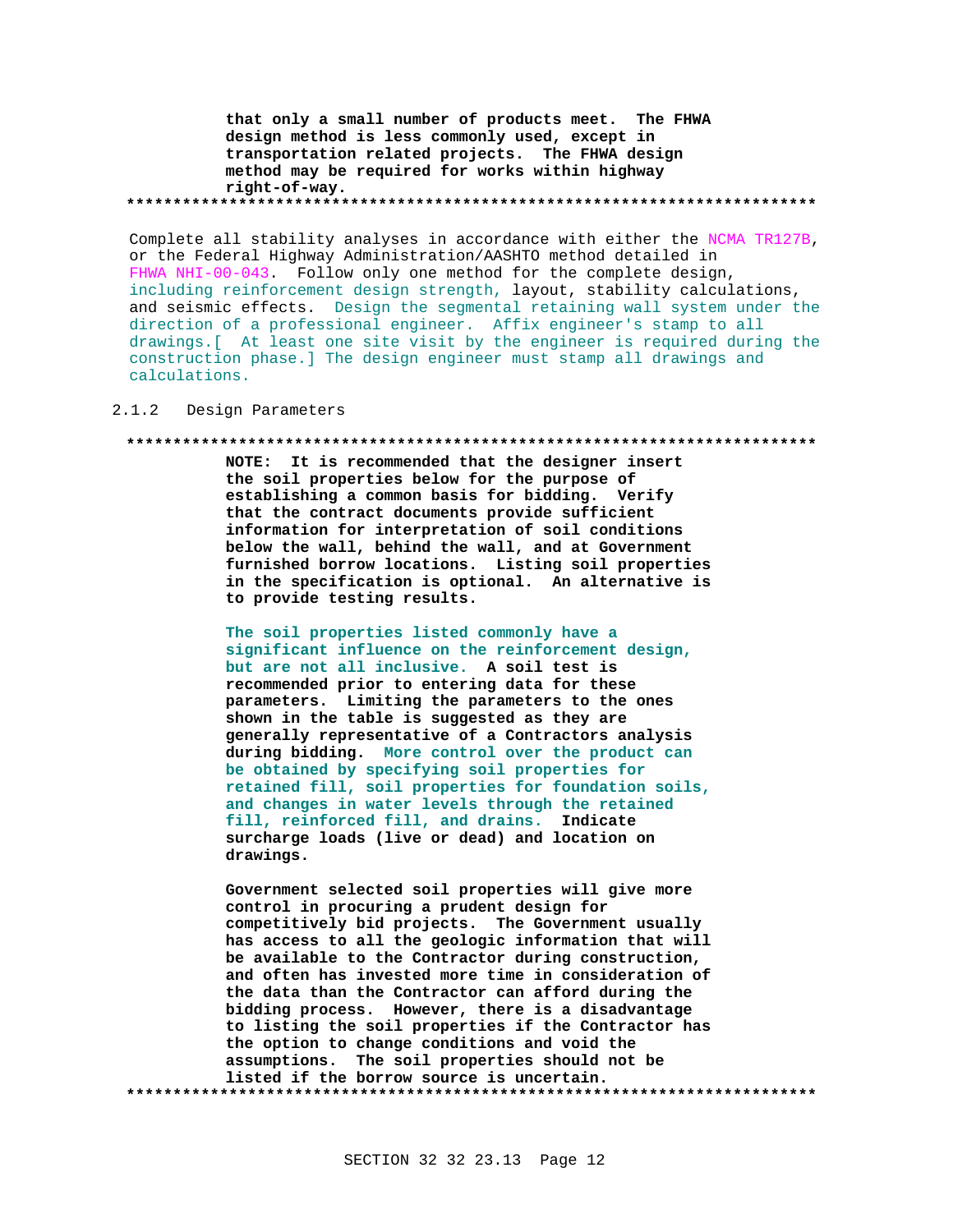Include in all calculations the determination of long term design strength of reinforcement specific to this project in accordance with the NCMA TR127B or FHWA NHI-00-043. Base the ultimate strength or index strength on the minimum average roll value tensile strength of the product using the wide width strength test in ASTM D4595. Submit design calculations, including computer output data, program documentation, and all items described under PARAGRAPH: SEGMENTAL RETAINING WALL DESIGN. Itemize list of each reduction factor and include backup data to justify each reduction factor included in the calculations. Include analysis of all failure modes listed in the NCMA TR127B. Include a clear outline of material properties and assumptions. [ Use the following soil parameters and water elevation for stability analysis, and select additional soil parameters as required to complete the analysis.]

| Moist Unit Weight of reinforced fill       | $\ln \text{KN/m}^3$ pcf      |
|--------------------------------------------|------------------------------|
| Saturated Unit Weight of reinforced fill   | $\Box$ kN/m <sup>3</sup> pcf |
| Internal Friction Angle of reinforced fill | $[30]$ ] degrees             |
| Cohesion of reinforced fill                | $[0]$ ] kPa psf              |
| Water Elevation in reinforced fill         | meters feet                  |

## 2.1.2.1 External Stability Design Requirements

# NOTE: The minimum base width is an empirical constraint. The minimum base width of 0.7H is the same as FHWA requirements, but slightly exceeding the NCMA requirement of 0.6H.

As a minimum requirement, ensure the length of the reinforcing at the base of the wall is no less than 0.7 times the total height of the blocks.

 $\lceil 2.1.2.2 \rceil$ Seismic Design Requirements

NOTE: The pseudo static analysis method is only applicable up to  $A < 0.4$  in the NCMA manual, and up to  $A < 0.29$  in the FHWA method. The wall should be Government designed if A exceeds the recommendations of the design method, or if a dynamic analysis is considered necessary. The NCMA Seismic Design Manual references AASHTO and the Canadian Foundation Engineering Manual for sources of the A value. ER 1110-2-1806 (31 July 1995) also contains similar data obtained from the National Earthquake Hazard Reduction Program (NEHRP). 

Complete the seismic stability analysis in accordance with NCMA TR127B or FHWA NHI-00-043. Assume the pseudo-acceleration value with a 10 percent probability of exceedance in 50 years (referred to as the A value by NCMA and  $FHWA$ ) is  $[$  \_\_\_\_\_].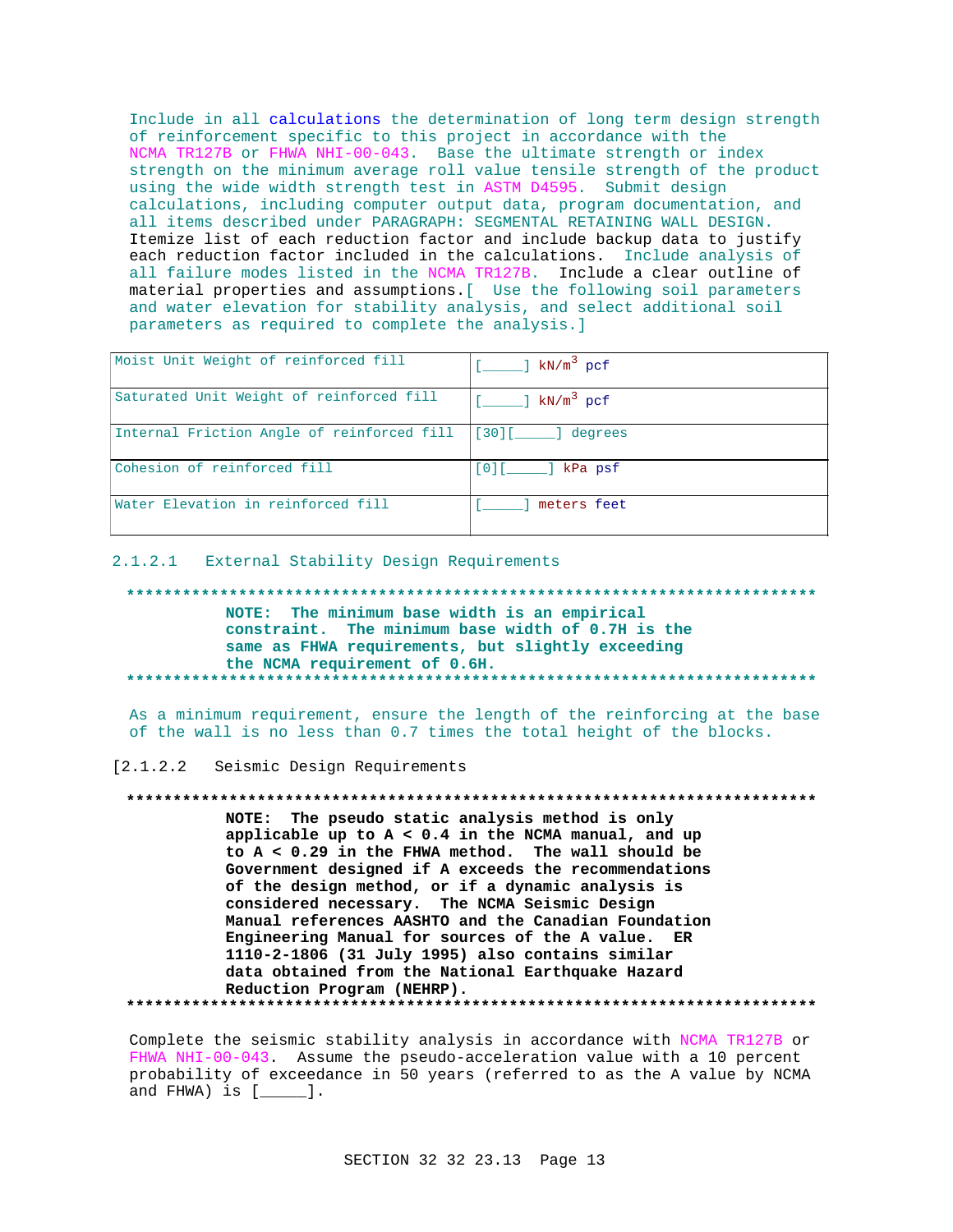# 12.1.2.3 Global Stability Design Requirements

Use the requirements listed in Table 1 to determine the minimum long term design strength of the lowest [\_\_\_\_] reinforcement layer[s]. Use reinforcement lengths at least as long as the lengths shown on the drawings.

#### $2.1.3$ Layout

Show on the shop drawings (fabrication and installation drawings) all information needed to fabricate and erect the walls including the leveling pad elevations; the shape and dimensions of wall elements; the number, size, type, and details of the soil reinforcing system and anchorage; and identification of areas requiring coping. Include with the shop drawings all items described under paragraph SEGMENTAL RETAINING WALL DESIGN. If approved by the Contracting Officer, shop drawings may consist of marked up contract drawings showing exact dimensions for the blocks supplied, required coping, and other minor revisions. The design and layout of the internal reinforcement are subject to the following:

- a. Incorporate all features indicated in the contract documents in the final design and construction.
- b. The leveling pad elevations may vary, as long as they are no higher than the embedment depth profile.
- c. Run each reinforcement level as continuous as practical throughout the profile. If a geotextile filter is present, layout the reinforcement so that interference with the geotextile is minimized.
- d. Identify any reinforcement not placed with the machine direction as the design reinforcement direction on the shop drawings.
- e. Do not combine geogrid and geotextile, nor products from different manufacturers, within one wall. Limit the number of reinforcement products to avoid confusion in placement. For walls under 3.5 meters 12 feet high, use reinforcement of the same grade and strength (i.e. design with one reinforcement strength).

### $2<sub>2</sub>$ COMPONENTS

#### $2.2.1$ Segmental Concrete Units

Submit two samples of each proposed block which is typical of the size, texture, color, and finish.

## $2.2.1.1$  Face color

\*\*\*\*\*\*\*\*\*\*\*\*\*\*

NOTES: The block color or tint can sometimes change noticeably between production runs. If the block color is inconsistent, the wall may show an irregular visible line or pattern where blocks from different production runs merge. If this is important to the architect, it can be specified that all blocks within a wall must come from the same production run. Normally, this is an unnecessary restriction.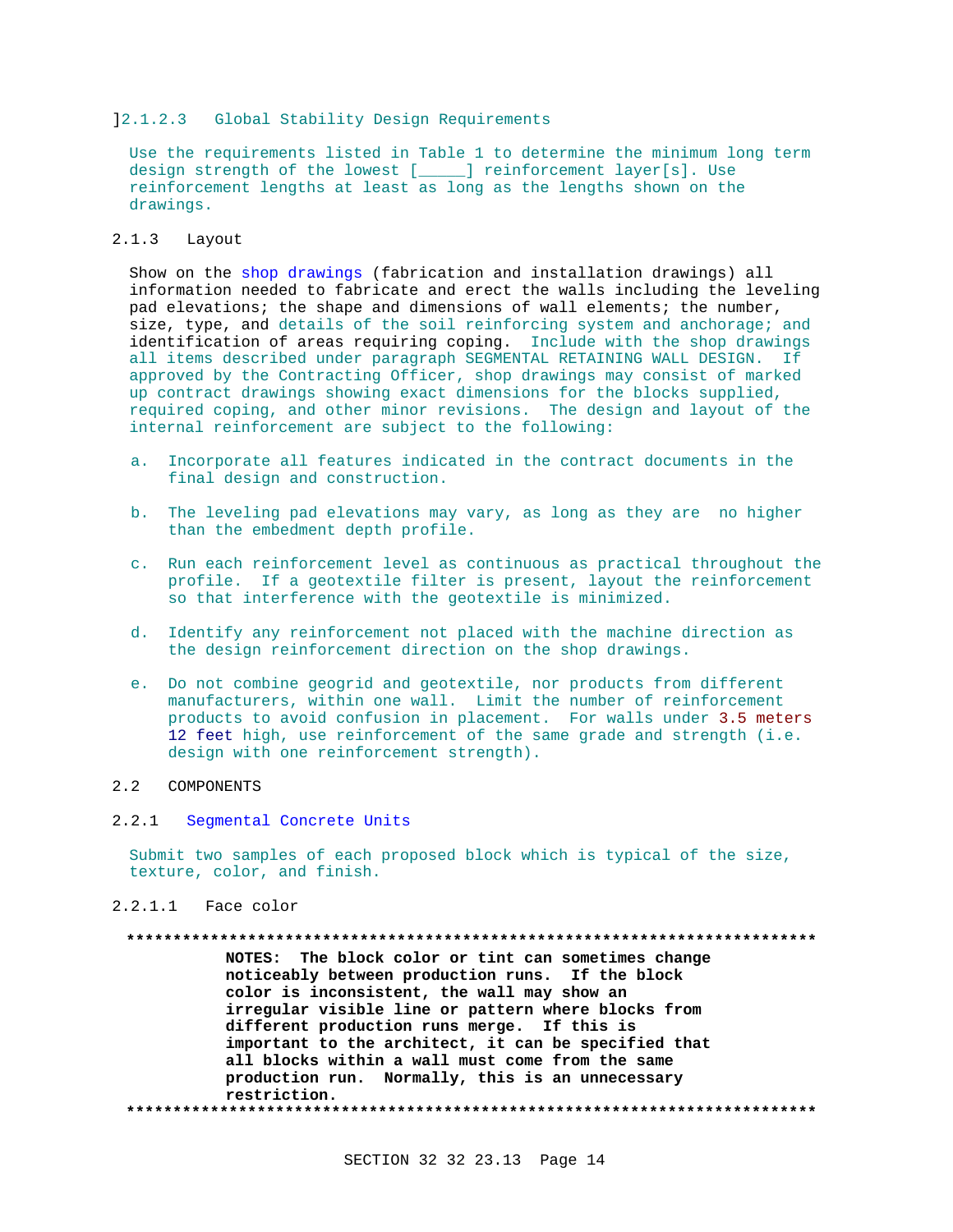[Tan/Grey/Brown/Natural Limestone][\_\_\_\_\_]

2.2.1.2 Face Texture

[Split face typical of broken mortar/brick face][\_\_\_\_]

2.2.1.3 Face Appearance

# NOTE: Use of blocks with a sculptured face (uneven, beveled, or rounded) usually requires maintaining a half-bond (stacking the vertical joint at the midpoint of the underlying block) for architectural reasons.

[Straight, single-surface face/sculptured with 3-surface beveled face/rounded, smooth-curved face][ ]

#### $2.2.1.4$ Block Size

A minimum of 0.06 square meters 2/3 square feet of face area, and minimum 150 mm 6 inch height

 $2.2.1.5$ Bond Configuration

No bond configuration is required for straight face blocks. Design beveled or sculptured face blocks to stack with a half-bond (joints located at midpoint of vertically adjacent blocks). Finish the block edges so that vertical joints are flush.

 $2.2.1.6$ Structural requirements

# 

NOTES: Durability - AASHTO has proposed specifications for blocks that include compressive strength and absorption (Ref. 1997 Interim Revisions to the Standard Specifications for Highway Bridges). Additional options to increase resistance to chloride attack along roads includes a sloped cap block, surface sealing the completed wall, and higher compressive strength.

Freeze-thaw Testing - The first choice is the default requirement in ASTM C1372, but is not required by the ASTM test (1997) unless testing is required by the specifier. The second choice for 3 percent saline solution is used by the Minnesota Department of Transportation. The specifier should edit this based on the project's location since other states may have different requirements.

The block weight per unit face area is listed as an index statistic to limit pore area and face thickness. Blocks with thin faces and large pore spaces can be damaged by traffic or debris hitting the wall and are less durable. The face thickness and/or pore area can be specified, but the weight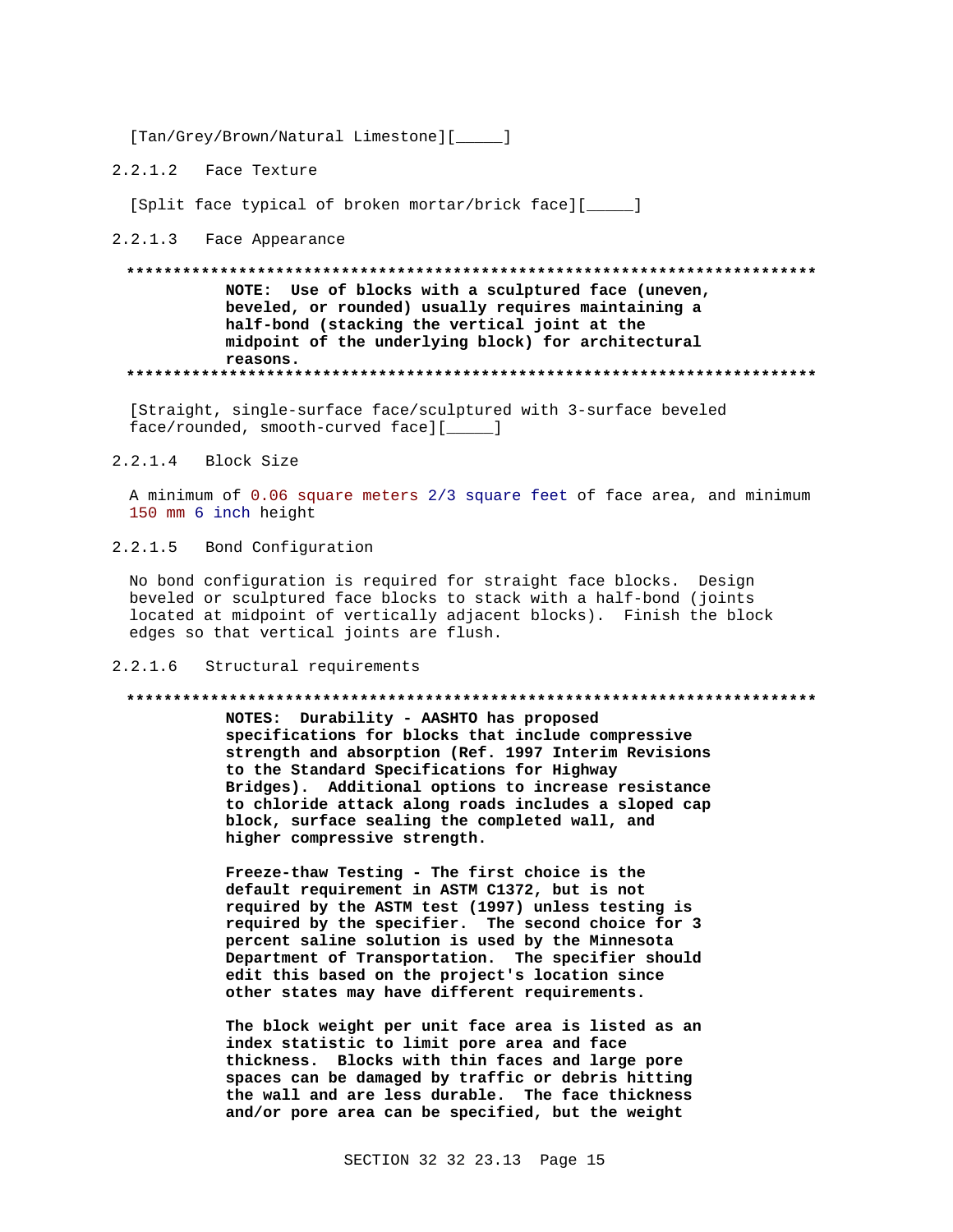## **per face area is more readily available. \*\*\*\*\*\*\*\*\*\*\*\*\*\*\*\*\*\*\*\*\*\*\*\*\*\*\*\*\*\*\*\*\*\*\*\*\*\*\*\*\*\*\*\*\*\*\*\*\*\*\*\*\*\*\*\*\*\*\*\*\*\*\*\*\*\*\*\*\*\*\*\*\*\***

Use segmental concrete blocks meeting the requirements of ASTM C1372. or ASTM C94/C94M, except for the following modifications:

- a. Minimum 28-day compressive strength of [ 31 MPa 4000 psi], based on net area in accordance with ASTM C140/C140M.
- b. A maximum moisture absorption rate of 145 kg/m<sup>3</sup> 9 pcf, in accordance with ASTM C140/C140M.
- c. Provide concrete with a minimum oven dry density of  $2000 \text{ kg/m}^3$  125 pcf.
- d. Provide blocks with a minimum of 400 kg/square meter 80 psf of wall face area (determined without void filling).
- e. For freeze-thaw durability tested in accordance with ASTM C1262/C1262M, comply with either of the following: (1) eight loss of each of 5 specimens after 100 cycles is 1 percent or less; or (2) weight loss of each of 5 specimens after 150 cycles is 1.5 percent or less. [ when tested in a 3 percent saline solution: (1) weight loss of each of 5 specimens after 40 cycles is 1 percent or less; or (2) weight loss of 4 out of 5 specimens after 50 cycles is 1.5 percent or less.]

# 2.2.2 Wall Caps

Place segmental concrete block units as caps on top of all segmental concrete retaining walls. Provide cap blocks with a color and texture on exposed faces to match that of the other blocks and meet the requirements for the other blocks except that the minimum height 75 mm 3 inches. Provide cap blocks with abutting edges saw cut or formed to provide tight, flush abutting joints with no gaps in the joints when placed end to end in the alignment shown on the drawings.

# 2.2.3 Geogrid Reinforcement

**\*\*\*\*\*\*\*\*\*\*\*\*\*\*\*\*\*\*\*\*\*\*\*\*\*\*\*\*\*\*\*\*\*\*\*\*\*\*\*\*\*\*\*\*\*\*\*\*\*\*\*\*\*\*\*\*\*\*\*\*\*\*\*\*\*\*\*\*\*\*\*\*\*\***

**NOTE: Polyester is susceptible to hydrolysis in alkaline conditions. A high molecular weight and low carboxyl end group number limit the hydrolysis. Normally, a mill certificate or certification of these properties is adequate. The molecular weight of polyester geosynthetics is determined from GSI GRI GG6, "Determination of the Number Average Molecular Weight of Polyethylene Terephthalate (PET) yarns Based on a Relative Viscosity Value", and ASTM D4603, "Determining Inherent Viscosity of Poly(Ethylene Terephthalate) (PET) by Glass Capillary Viscometer." The carboxyl end group number is determined from GSI GRI GG7, "Carboxyl End Group Content of Polyethylene Terephthalate (PET) Yarns." \*\*\*\*\*\*\*\*\*\*\*\*\*\*\*\*\*\*\*\*\*\*\*\*\*\*\*\*\*\*\*\*\*\*\*\*\*\*\*\*\*\*\*\*\*\*\*\*\*\*\*\*\*\*\*\*\*\*\*\*\*\*\*\*\*\*\*\*\*\*\*\*\*\***

Provide a geosynthetic manufactured for reinforcement applications consisting of a regular network of integrally connected polymer tensile elements with aperture geometry sufficient to permit significant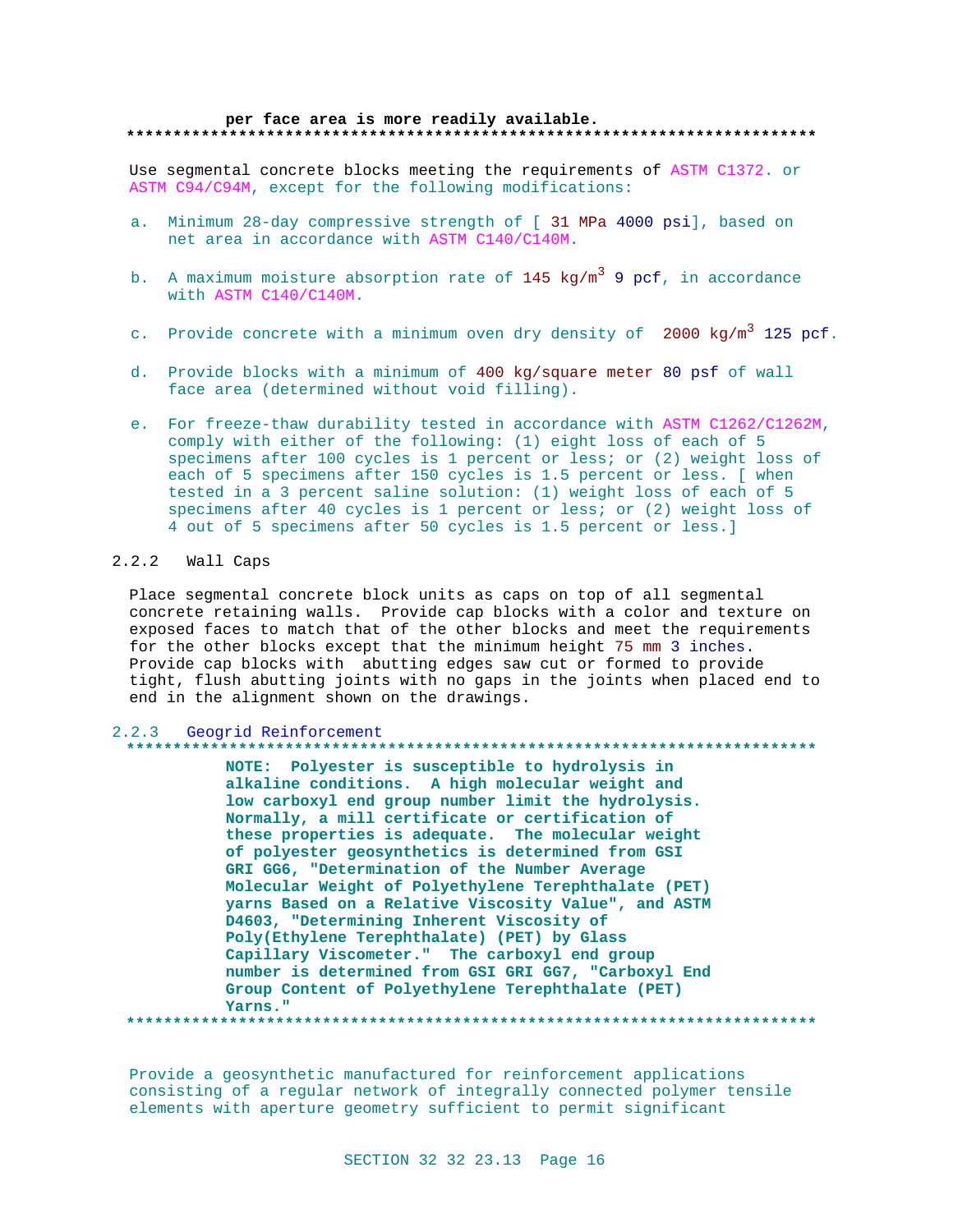mechanical interlock with the surrounding soil, aggregate, or other fill materials. Ensure the geogrid structure is dimensionally stable and able to retain its geometry under manufacture, transport and installation. Ensure the geogrid is manufactured with 100 percent virgin resin consisting of polyethylene, polypropylene, or polyester, and with a maximum of 5 percent in-plant regrind material. Provide polyester resin with a minimum molecular weight of 25,000 and a carboxyl end group number less than 30. Stabilize polyethylene and polypropylene with long term antioxidants.

#### $2.2.4$ Geotextile Reinforcement

#### \*\*\*\*\*\*\*\*\*\*\*\*\*\*

NOTE: Survivability - The AASHTO M 288 requirements are minimum requirements and will not normally control in the product selection. The AASHTO reference can be avoided by listing the grab, tear, burst, and puncture strengths. These properties are listed in AASHTO M 288. The puncture strength (ASTM D4833/D4833M), the trapezoidal tear strength (ASTM D4533/D4533M) and the mullen burst strength (ASTM D3786) are recognized as important geotextile properties. For the intended application, the commonly specified values for puncture, burst and tear seldom control the product selection. .<br>بالمحل المحل المحل التي تحت المحل المحل المحل المحل المحل المحل المحل المحل المحل المحل المحل المحل المحل المح

Provide geotextile consisting of a pervious sheet of polymeric material with long-chain synthetic polymers composed of at least 95 percent by weight polyethylene, polypropylene, or polyesters. Manufacture the geotextile with 100 percent virgin resin, and with a maximum of 5 percent in-plant regrind material. Form geotextile into a network such that the filaments or yarns retain dimensional stability relative to each other, including the selvages. Provide polyester resin with a minimum molecular weight of 20,000 and a carboxyl end group number less than 50. Stabilize polyethylene and polypropylene with long term antioxidants. For survivability during installation, and in addition to installation damage used in calculating the long term design strength, ensure the geotextile meets the minimum requirements in AASHTO M 288 Class 1, and has a minimum mass per unit area of 270  $q/m^2$  8 oz/sy.

# 2.2.5 Reinforcement Properties

### 

NOTES: Permittivity - Reinforcement geotextiles should not puddle or impede infiltration or seepage. AASHTO M 288 provides some default guidance.

Geosynthetic Selection - The Federal Acquisition Regulations require full and open competition. Usually justification is not necessary if 3 products meet the specifications. In combining various material requirements, it is easy to specify a geosynthetic product that does not exist. Design utilizing geosynthetics should include a listing with the calculations that verify the specified products are commercially available. The Geosynthetics Fabrics Report magazine publishes an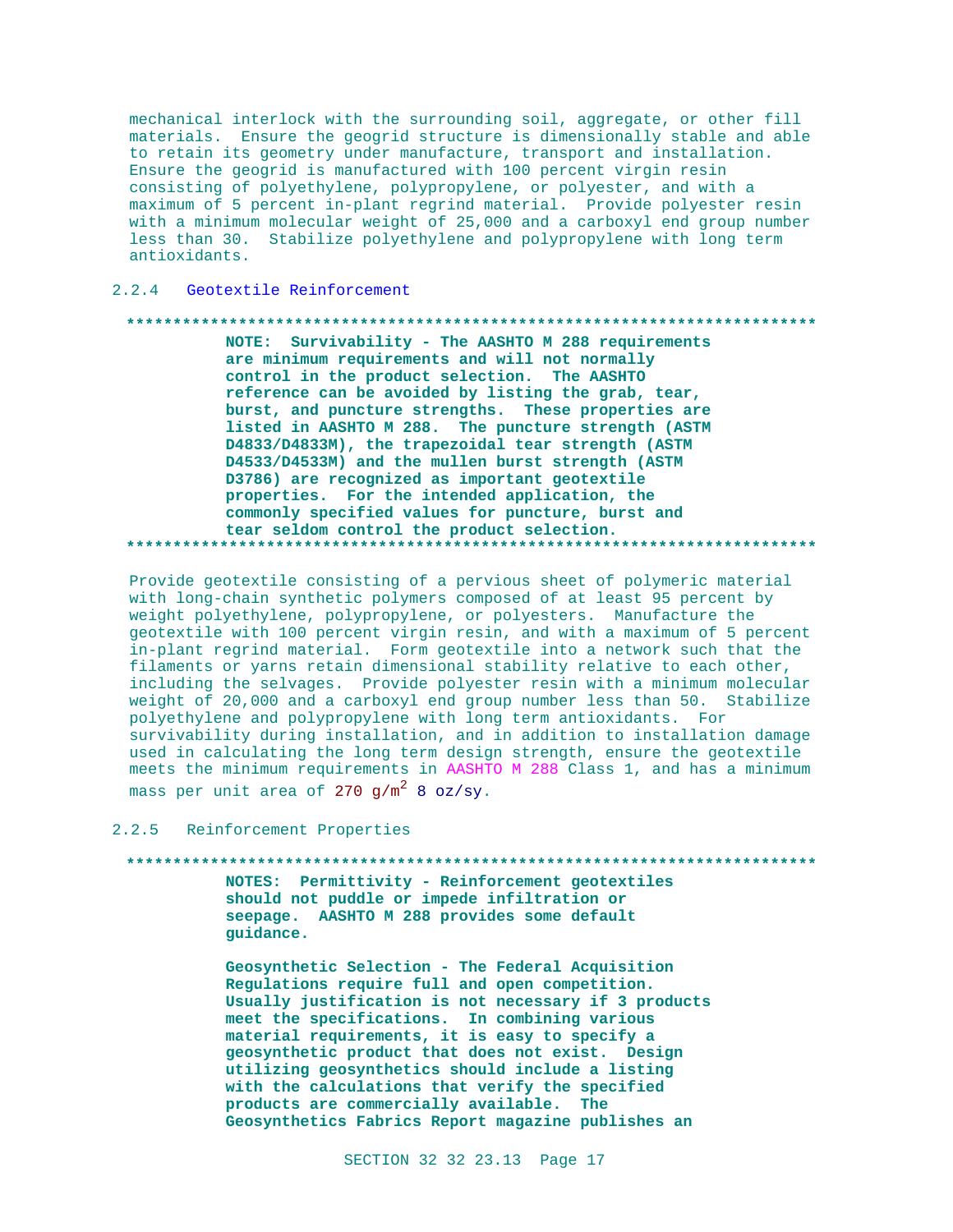### **annual specifiers guide that is ideal for this purpose. \*\*\*\*\*\*\*\*\*\*\*\*\*\*\*\*\*\*\*\*\*\*\*\*\*\*\*\*\*\*\*\*\*\*\*\*\*\*\*\*\*\*\*\*\*\*\*\*\*\*\*\*\*\*\*\*\*\*\*\*\*\*\*\*\*\*\*\*\*\*\*\*\*\***

Provide the reinforcement as shown in the approved shop drawing submittal that meets the long term design strength requirements used in the design, and meets the properties listed in Table 1. Reinforcement strength requirements represent minimum average roll values in the machine direction.

The reinforcement indicated must meet the property requirements listed in Table 1. Reinforcement strength requirements represent minimum average roll values in the machine direction.

The reinforcement indicated must meet the property requirements listed in Table 1. Additional reinforcement shown in the approved shop drawing submittal must meet the long term design strength requirements used in the design as well as other properties listed in Table 1. Submit affidavit certifying that the reinforcement meets the project specifications. Ensure the affidavit is signed by an official authorized to certify on behalf of the manufacturer and is accompanied by a mill certificate that verifies physical properties were tested during manufacturing and lists the manufacturer's quality control testing. [If the affidavit is dated after award of the contract and/or is not specific to the project, attach a statement certifying that the affidavit addressed to the wholesale company is representative of the material supplied.] Include in the documents a statement confirming that all purchased resin used to produce reinforcement is virgin resin. Include in the mill certificate the tensile strength tested in accordance with ASTM D4595. Reinforcement strength requirements represent minimum average roll values in the machine direction.

| TABLE 1. REINFORCEMENT PROPERTIES         |                            |                          |
|-------------------------------------------|----------------------------|--------------------------|
| PROPERTY                                  | <b>REQUIREMENT</b>         | TEST DESIGNATION         |
| Permittivity (geotextiles)                | $[0.5][$ $]$ per second    | ASTM D4491/D4491M        |
| UV Resistance                             | 70 percent after 500 HOURS | <b>ASTM D4355/D4355M</b> |
| Long Term Design                          | 1 kN/m lb/inch             | NCMA TR127B, Method A    |
| Coefficient of Interaction<br>for Pullout | $[ .85] [$ ]               | ASTM D6706               |
| Coefficient for Direct Shear              | degrees<br>The Contract    | ASTM D5321/D5321M        |

# 2.2.5.1 Long Term Design Strength

Base the long term design strength on reduction factors for installation damage and durability that are applicable to the fill that will be used. Minimum reduction factors for durability include: 1.1 for polyethylene and polypropylene geosynthetics, 1.15 for coated polyester geogrids, and 1.6 for polyester geotextiles. Use a creep reduction factor consistent with the test procedure used for determining the ultimate strength.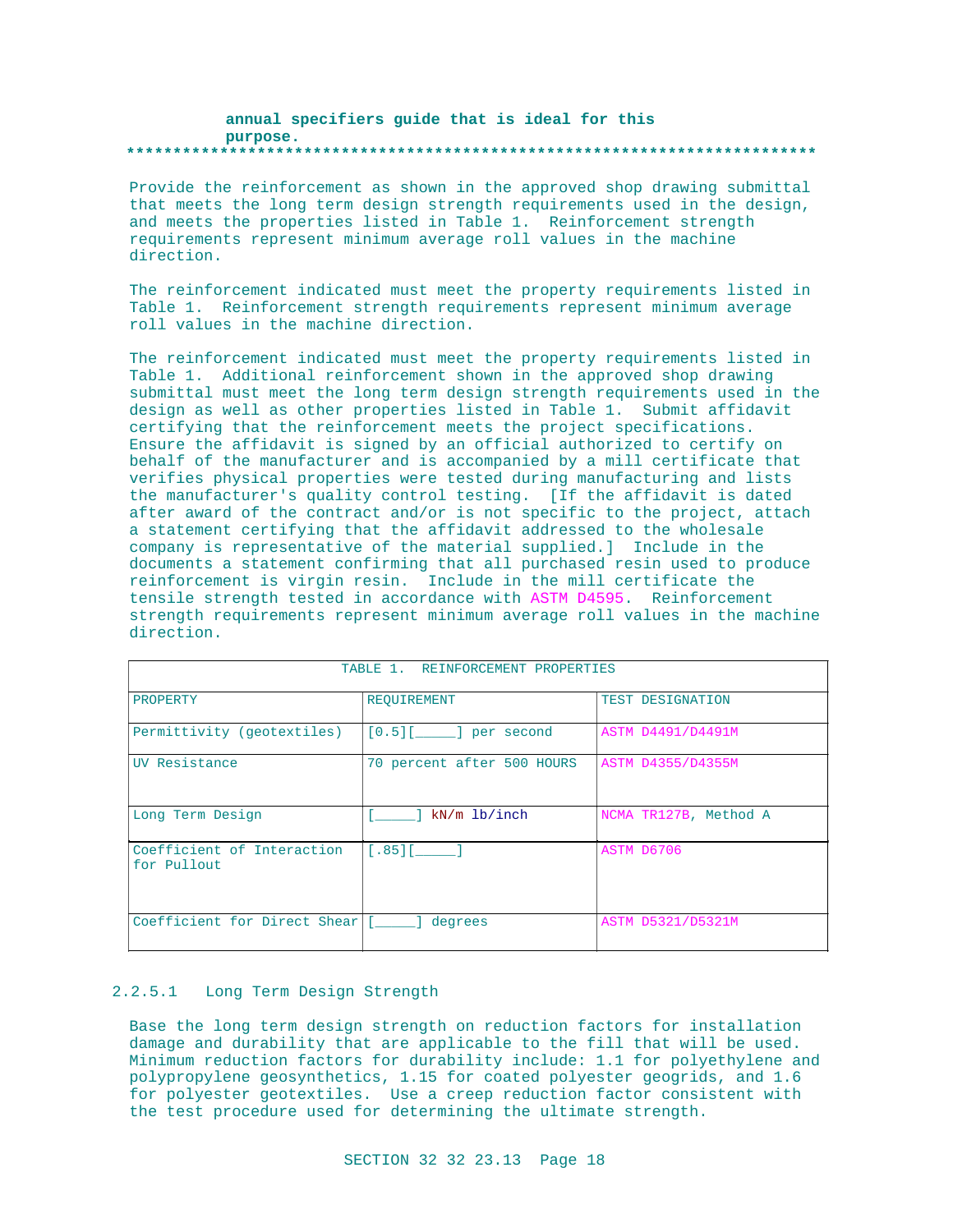## 2.2.6 Geotextile Filter

Provide geotextiles used as filters that meet the requirements specified in Table 2. The property values (except for AOS) represent minimum average roll values (MARV) in the weakest principal direction. For survivability during installation, provide geotextile meeting the minimum requirements in AASHTO M 288 Class 2, and has a minimum mass per unit area of  $270 \text{ g/m}^2$  8 oz/sy.

## TABLE 2. GEOTEXTILE PHYSICAL PROPERTIES

| PROPERTY                                   | TEST REOUIREMENT                       | TEST METHOD       |
|--------------------------------------------|----------------------------------------|-------------------|
| Grab Tensile, N lbs.                       | [700 160 nonwoven]<br>[1100 250 woven] | ASTM D4632/D4632M |
| Apparent Opening Size (µm)<br>(U.S. Sieve) | $150 - 212$ 70 - 100                   | ASTM D4751        |
| Permittivity, sec-1                        | 0.5                                    | ASTM D4491/D4491M |

# 2.3 MATERIALS

## 2.3.1 Soils and Aggregates

# **\*\*\*\*\*\*\*\*\*\*\*\*\*\*\*\*\*\*\*\*\*\*\*\*\*\*\*\*\*\*\*\*\*\*\*\*\*\*\*\*\*\*\*\*\*\*\*\*\*\*\*\*\*\*\*\*\*\*\*\*\*\*\*\*\*\*\*\*\*\*\*\*\*\* NOTE: Drainage Aggregate and Aggregate Base - The designer may substitute a gradation readily available in the locality, such as state standard specifications for road construction.**

# **\*\*\*\*\*\*\*\*\*\*\*\*\*\*\*\*\*\*\*\*\*\*\*\*\*\*\*\*\*\*\*\*\*\*\*\*\*\*\*\*\*\*\*\*\*\*\*\*\*\*\*\*\*\*\*\*\*\*\*\*\*\*\*\*\*\*\*\*\*\*\*\*\*\***

For all material placed as fill, classify material by ASTM D2487 as GW, GP, GC, GM, SP, SM, SC, CL, ML, or SW. Ensure all material used is free of ice; snow; frozen earth; trash; debris; sod; roots; organic matter; contamination from hazardous, toxic or radiological substances; or stones larger than 3 inches in any dimension. Obtain material entirely from one borrow source, unless the Contracting Officer determines that quality control is adequate and the alternate source produces material that is similar in gradation, texture, and interaction with the reinforced and retained fill. Supply any testing required by the Contracting Officer to evaluate alternate sources. Provide materials of a character and quality satisfactory for the purpose intended.

## 2.3.1.1 Drainage Aggregate

Meet the requirements of ASTM D448, size No.7.

# 2.3.1.2 Aggregate Base Material

For the wall leveling pads, meet the requirements of ASTM D1241, gradation C.

# 2.3.1.3 Reinforced Fill

Provide soil placed in the reinforced fill zone consisting of granular material with less than [5][15] percent passing the 75 µm No. 200 sieve.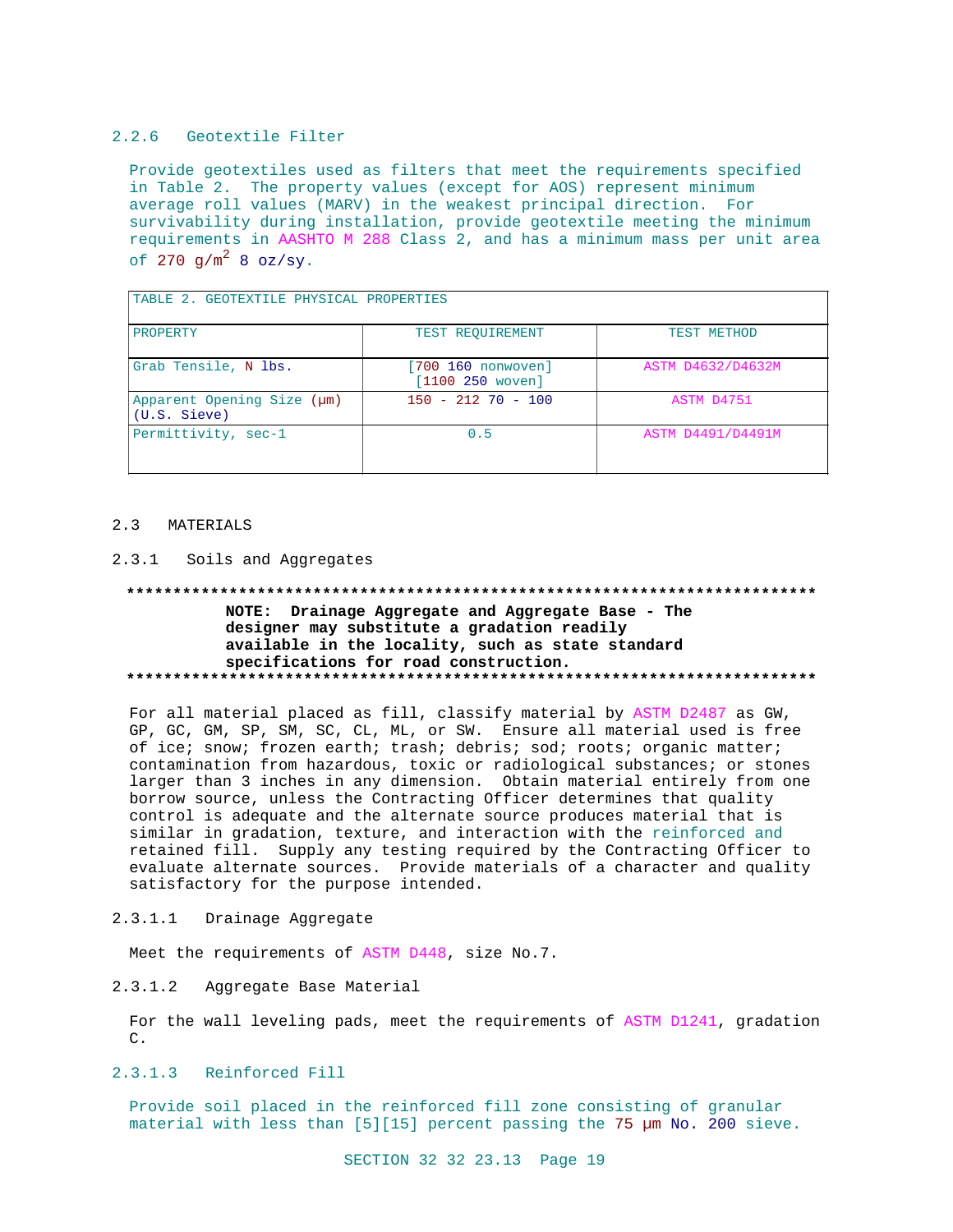### 2.3.1.4 Retained Fill

Provide soil placed in the retained fill zone consisting of granular material with less than [5][15] percent passing the 75 µm No. 200 sieve.

## 2.3.2 Masonry Adhesive

Provide masonry adhesive meeting the following requirements:

- a. ASTM C920, Type S, Grade NS, Class 25
- b. Recommendations of the block manufacturer

# 2.3.3 Drainage Pipe

Provide corrugated polyethylene pipe drainage pipe meeting requirements of AASHTO M 252.

# PART 3 EXECUTION

# 3.1 EXAMINATION

Examine site prior to installation. Perform classification of soil materials in accordance with ASTM D2488. The Contracting Officer reserves the right to revise the Contractor classifications. In the case of disagreement, the Contracting Officer's classification governs unless the soils are classified in accordance with ASTM D2487. All testing completed by the Contractor in conjunction with soil material classification is incidental to the contract work.

# 3.2 PREPARATION

Prepare the leveling pad and reinforced fill zone to bear on undisturbed native soils, or acceptably placed and compacted fill. In the event that it is necessary to remove material to a depth greater than specified or to place fill below the leveling pad not otherwise provided for in the contract, notify the Contracting Officer prior to work and an adjustment in the contract price will be considered in accordance with the contract.

# 3.2.1 Excavation

Excavate foundation soil as required for leveling pad dimensions and reinforcement placement shown on the construction drawings. Stockpile material for backfilling in a neat and orderly manner at a sufficient distance from the banks of the excavation to avoid overloading and to prevent slides or caving. Perform excavation and fill in a manner and sequence that will provide proper drainage at all times. Dispose of surplus material, waste material, and material that does not meet specifications, including any soil which is disturbed by the Contractor's operations or softened due to exposure to the elements and water.

# 3.2.2 Stockpiles

Keep stockpiles of all material to be incorporated into the work in a neat and well drained condition, giving due consideration to drainage at all times. Clear, grade and seal the ground surface at stockpile locations. Stockpile topsoil separately from suitable backfill material. Protect stockpiles of aggregates and granular soils from contamination which may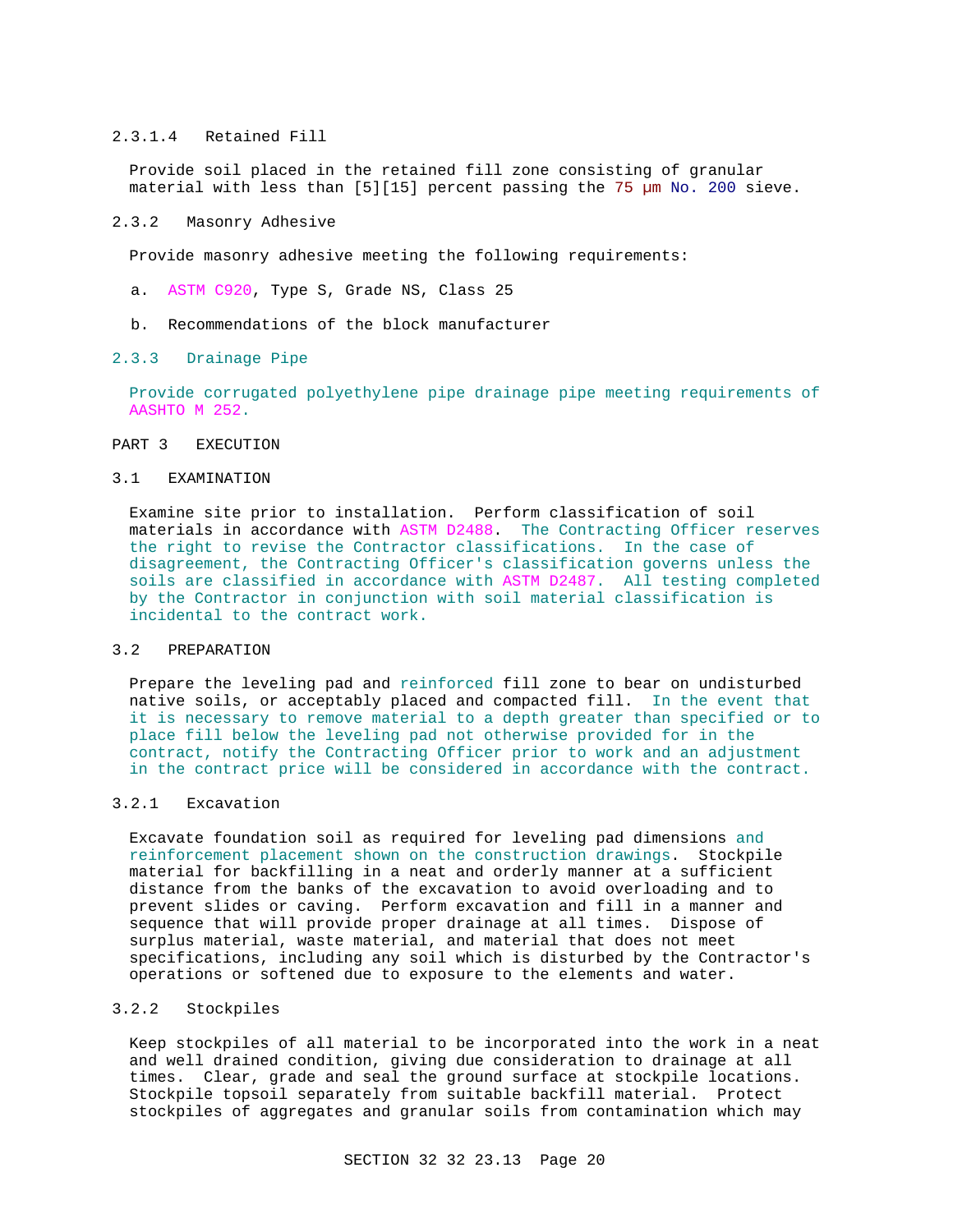destroy the quality and fitness of the stockpiled material. If the Contractor fails to protect the stockpiles, and any material becomes frozen, saturated, intermixed with other materials, or otherwise out of specification or unsatisfactory for the use intended, then remove and replace affected materials with new material from approved sources at no additional cost to the Government.

# 3.2.3 Leveling Pad

# 3.2.3.1 Aggregate Base Leveling Pad

# NOTE: Notification of the Contracting Officer - It is beyond the scope of a specification to provide remedies to all possible problems. If the specification indicates the Contracting Officer shall be notified, it is assumed qualified assistance will be utilized to assess the situation when necessary.

Compact the subgrade below the leveling pad [90%][95%][100%] laboratory maximum density. Place the aggregate base material in lifts not exceeding 150 mm 6 inches. If the subgrade or aggregate base pumps, bleeds water, or cracks during compaction, notify the Contracting Officer and, if no other changes are directed, replace the aggregate with a concrete leveling pad.

#### $3.2.3.2$ Concrete Leveling Pad

Ensure tolerances in screeding are sufficient to place the blocks directly on the leveling pad without mortar, pointing, or leveling course between the blocks and leveling pad.

#### $3.3$ INSTALLATION

 $3.3.1$ Block Installation

Construct the wall system components in accordance with the approved shop drawings. Do not incorporate damaged blocks into the retaining wall.

- a. Begin block placement at the lowest leveling pad elevation. Place the blocks in full contact with the leveling pad. Place each course of block sequentially for the entire wall alignment to maintain a level working platform for layout of reinforcement and placement of fill.
- b. Survey the grade and alignment of the first course and furnish the Survey and Grade Results to the Contracting Officer prior to placing the second course. Include a string line, offset from a base line, or suitable provisions that can be reproduced for quality assurance.
- c. Place the blocks with the edges in tight contact. [No gaps are allowed for wall batter and curvature.] Maintain the vertical joints with a minimum 100 mm 4 inch overlap on the underlying block. Adjust coping as required to keep block alignment with a full depth saw cut. No splitting is allowed.
- d. Stacking of blocks prior to filling any lower course of block with drainage aggregate is not allowed.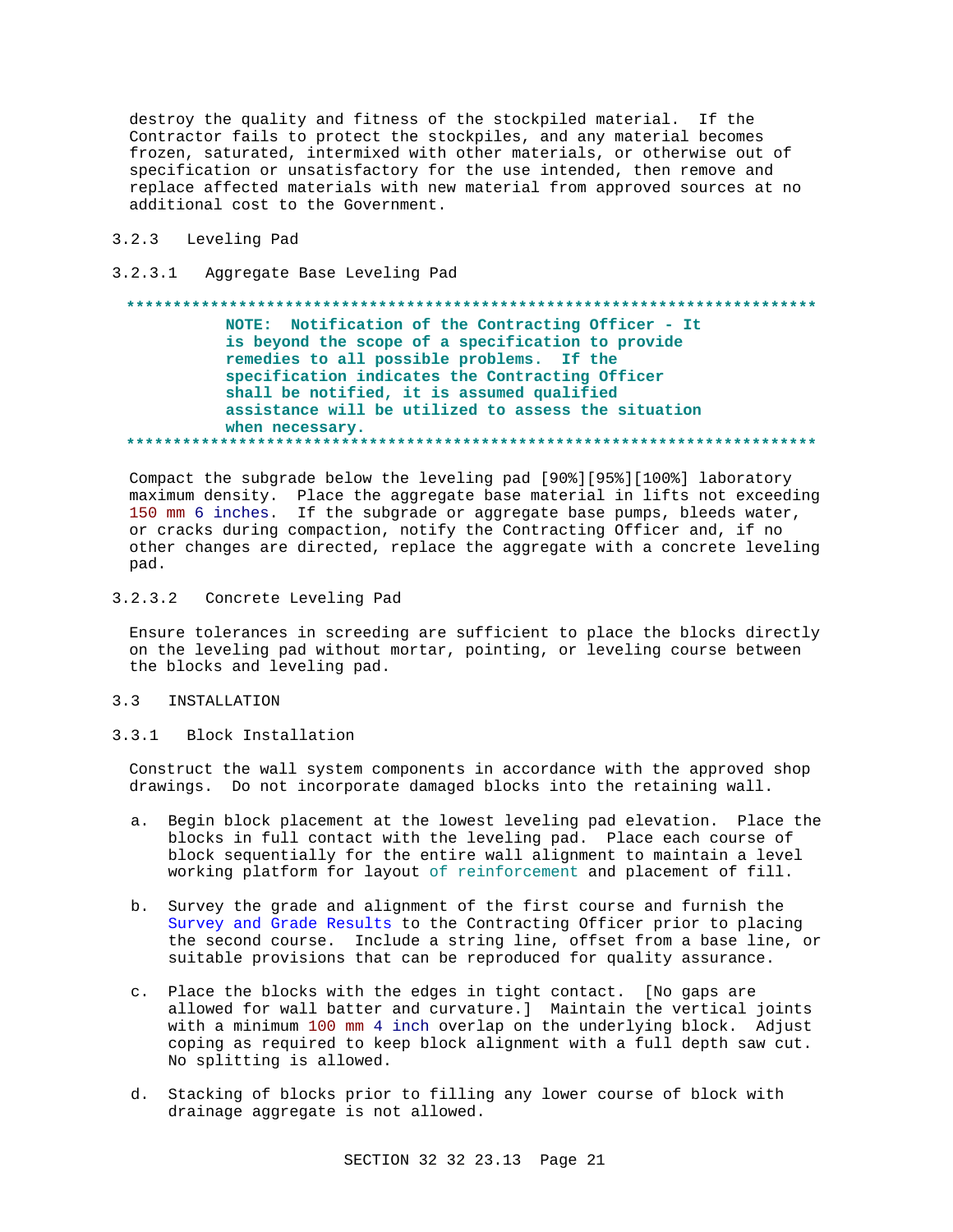### 

NOTE: Wall batter on curves changes the wall (arc) length between courses. Straight face blocks may be laid without maintaining half-bond and are better suited for curved walls. Steep wall batter reduces interference due to unconstant arc length on curves.

The NCMA design manual is only applicable to wall batter between 0 and 15 degrees (about 1H:4V). . . . . . . . . . . . . . . . . . . .

- e. Engage blocks to the block below by use of keys, lips, pins, clips, or other reliable mechanism to provide a consistent wall batter [between  $1H:6V$  and  $1H:16V$  [ \_\_\_\_\_ ].
- f. Join cap units [and the top two course of blocks] using masonry adhesive. Take care to keep adhesive from coming into contact with the face of wall units.

# 3.3.2 Reinforcement Installation

- a. Before placing reinforcement, compact the subgrade or subsequent lift of fill and grade level with the top of the blocks. Ensure the surface is smooth and free of windrows, sheepsfoot impressions, and rocks.
- b. Place reinforcement at the elevations and to the extent shown on the construction drawings and the approved shop drawing submittal. Orient reinforcement with the design strength axis perpendicular to the wall face. Spliced connections between shorter pieces of reinforcement are not allowed. Place reinforcement strips immediately next to adjacent strips to provide 100 percent coverage.
- c. Install the reinforcement in tension. Pull the reinforcement taut and anchor with staples or stakes prior to placing the overlying lift of fill. Pull the reinforcement to ensure tension is uniform along the length of the wall and consistent between layers.
- d. Cover all reinforcement completely with soil so that reinforcement panels do not contact in overlaps. Where the wall bends, place a veneer of fill to a nominal thickness of 75 mm 3 inches to separate overlapping reinforcement.

# 3.3.3 Fill Placement

NOTE: Subparagraph "c." below - Studies have documented rubber tired heavy equipment traveling on geogrids with minimal or no damage. However, it is regarded as poor practice and usually unnecessary. Problematic conditions include coarse crushed gravel and coated geogrids. The intent of the specification is to minimize equipment on the geogrid so that it occurs only when necessary. 

a. Complete fill placement, including drainage aggregate, to the top of each course of facing blocks prior to stacking the subsequent course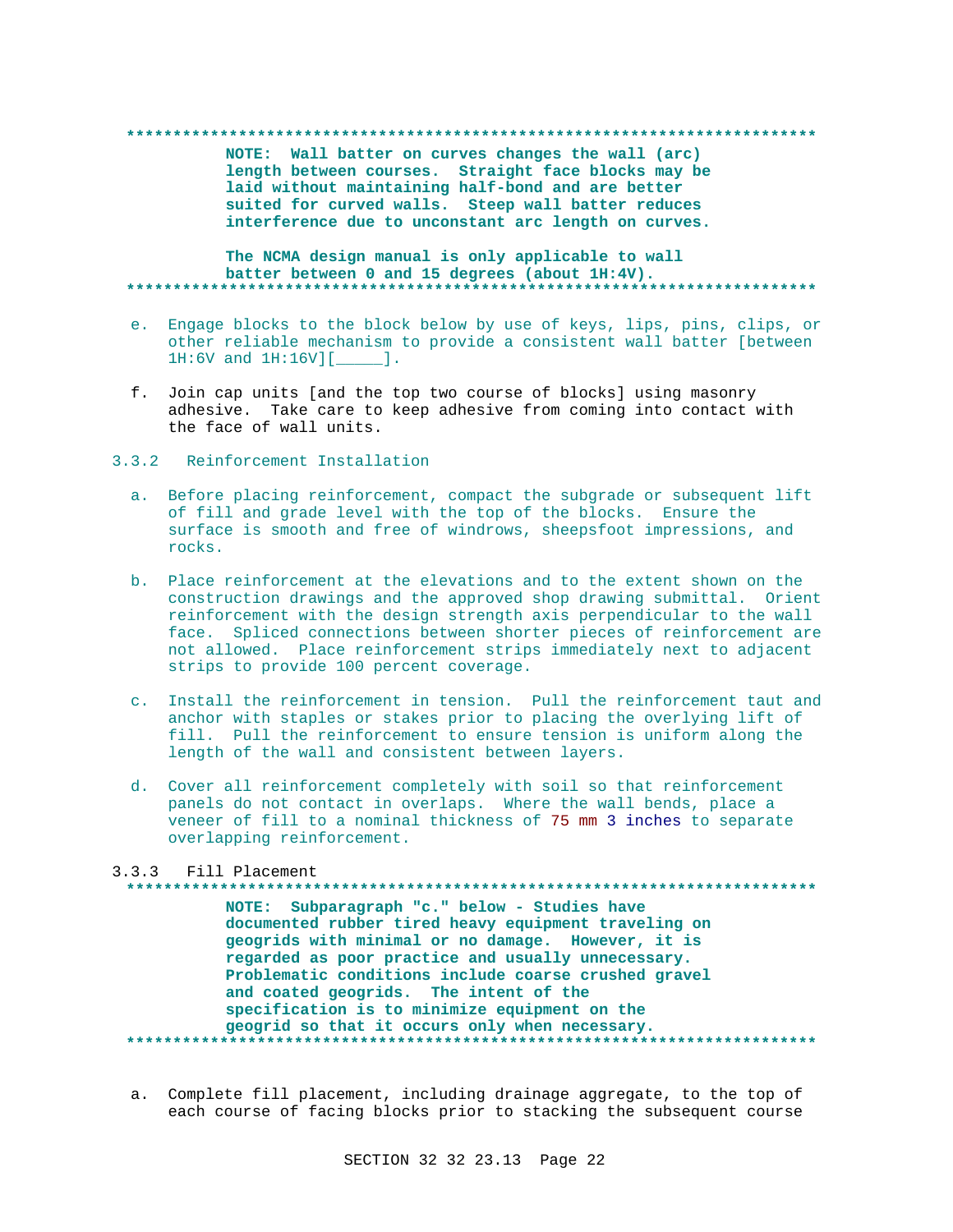of blocks.

- b. Place reinforced fill from the wall back toward the fill area to ensure that the reinforcement remains taut. Place, spread, and compact fill in such manner that minimizes the development of wrinkles in or movement of the reinforcement.
- c. A minimum fill thickness of 150 mm 6 inches is required prior to operation of vehicles over the reinforcement. Avoid sudden braking and sharp turning. Do not turn tracked equipment within the reinforced fill zone to prevent tracks from displacing the fill and damaging the reinforcement. Do not operate construction equipment directly upon the reinforcement as part of the planned construction sequence. Rubber tired equipment may operate directly on the reinforcement if: the Contractor submits information documenting testing of equipment operating on a similar geogrid product on similar soils, the travel is infrequent, equipment travels slow, turning is minimized, and no damage or displacement to the reinforcement is observed.
- d. Place and tamp drainage aggregate directly behind, between, and within the cells of the facing units. Achieve compaction of the drainage aggregate by at least two passes on each lift with a vibratory plate compactor. Take care not to contact or chip the blocks with the compactor. Compact aggregate placed within the block cores and recesses by hand tamping and rodding.
- e. At the end of each day, slope the last lift of fill away from the wall in a manner that will allow drainage and direct runoff away from the wall face.

# 3.3.4 Compaction

Do not place fill on surfaces that contain mud, frost, organic soils, fill soils that have not met compaction requirements, or where the Contracting Officer determines that unsatisfactory material remains in or under the fill. Spread fill and compact in lifts not exceeding the height of one course of blocks.

Compact reinforced and retained fill to 95 percent of the Standard Proctor Density. Exercise care in the compaction process to avoid misalignment of the facing blocks. Do not use heavy compaction equipment (including vibratory drum rollers) within 900 mm3 feet from the wall face.

# 3.3.4.1 Degree of Compaction

Degree of compaction required is expressed as a percentage of the maximum density obtained by the test procedure presented in ASTM D698. The maximum density is hereafter abbreviated as the "Standard Proctor" value.

## 3.3.4.2 Moisture Control

### **\*\*\*\*\*\*\*\*\*\*\*\*\*\*\*\*\*\*\*\*\*\*\*\*\*\*\*\*\*\*\*\*\*\*\*\*\*\*\*\*\*\*\*\*\*\*\*\*\*\*\*\*\*\*\*\*\*\*\*\*\*\*\*\*\*\*\*\*\*\*\*\*\*\***

**NOTE: Moisture content limits for compaction should be included in these paragraphs when necessary for obtaining strength and stability in embankments and fill, for controlling movement of expansive soils and when, in the opinion of the project geotechnical engineer, moisture control is required for the soils**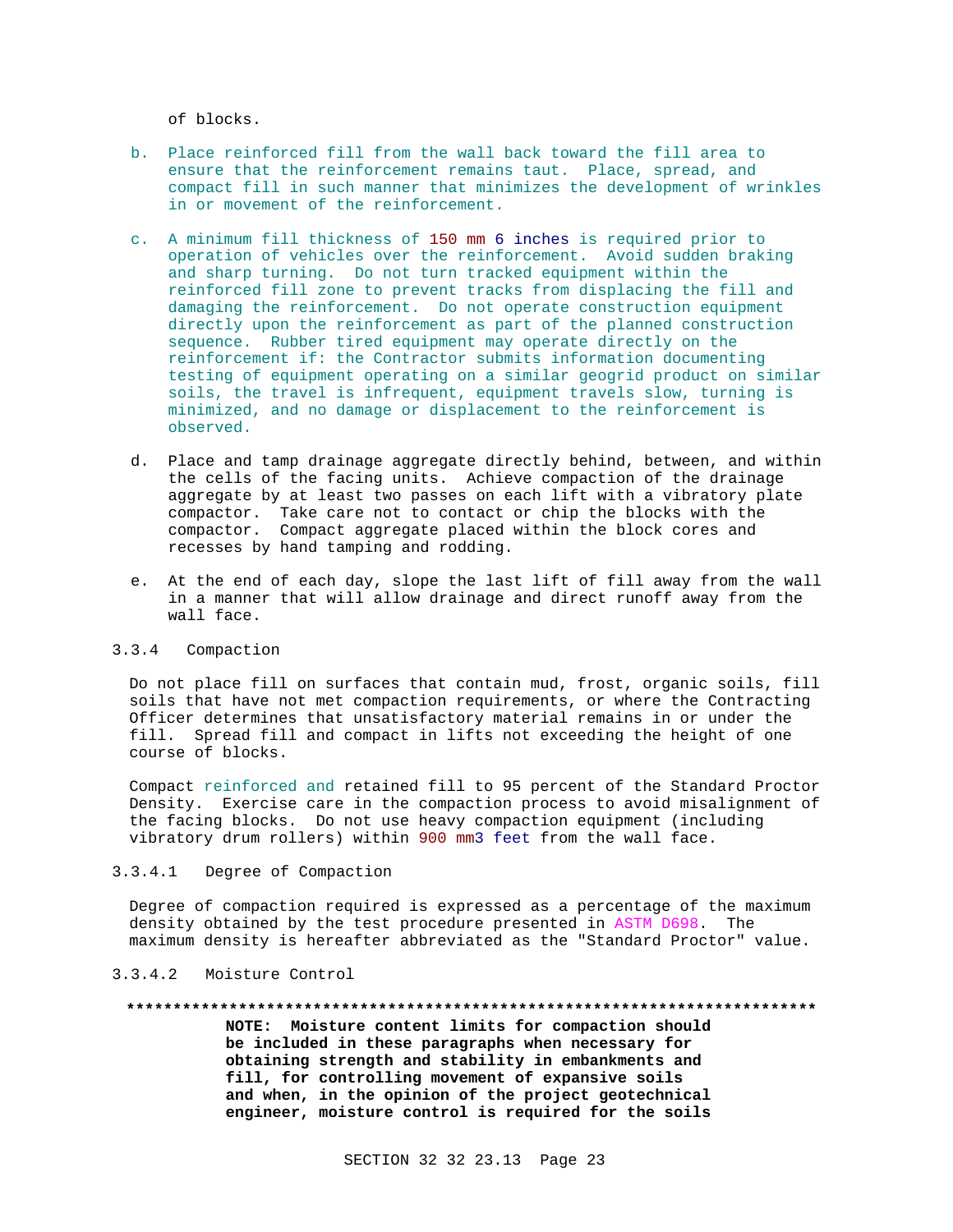**being used. Specify an acceptable variation from the optimum moisture if justified from experience with similar soils or where demonstrated from moisture-density tests for the borrow material during planning. Block alignment is sometimes difficult to maintain if cohesive soils are placed wet of optimum in the reinforced fill zone. \*\*\*\*\*\*\*\*\*\*\*\*\*\*\*\*\*\*\*\*\*\*\*\*\*\*\*\*\*\*\*\*\*\*\*\*\*\*\*\*\*\*\*\*\*\*\*\*\*\*\*\*\*\*\*\*\*\*\*\*\*\*\*\*\*\*\*\*\*\*\*\*\*\***

Maintain control of moisture in the fill to provide acceptable compaction. Do not disk and plow in the reinforced fill zone. Adjust moisture content of cohesive soils at the borrow source before placement. Add water directly to the reinforced fill zone only under conditions where the soil has sufficient porosity and capillarity to provide uniform moisture throughout the fill during compaction.

## 3.4 FIELD QUALITY CONTROL

# 3.4.1 Soil Testing

All testing expenses are the Contractor's responsibility. Inspect and approve testing laboratories in accordance with Section 01 45 00.00 10 01 45 00.00 2001 45 00.00 40 QUALITY CONTROL prior to commencement of testing. The Contracting Officer reserves the right to direct the location and select the material for samples to be tested and to direct where and when moisture-density tests are performed. Use nuclear density testing equipment in general accordance with ASTM D6938.

# 3.4.1.1 Transmittal

Submit test results to the Contracting Officer daily. Include test results as a part of contractor's daily report, taking care to note any deficiencies and ask for direction on corrective action required. Furnish of field testing results to the Contracting Officer on a frequent and regular basis, as directed.

## 3.4.1.2 Corrective Action.

Tests of materials which do not meet the contract requirements (failing test) do not count as part of the required testing. Retest each failure at the same location the failing test was taken. If testing indicates material does not meet the contract requirements, do not place the material represented by the failing test in the contract work or recompact the failing material. It is the responsibility of the Contracting Officer to determine quantity of material represented by the failing test up to the quantity represented by the testing frequency. The Contractor may increase testing frequency in the vicinity of a failing test in order to reduce removal requirements, as approved by the Contracting Officer. Such increases in testing frequency are at the Contractor's expense and at no additional cost to the Government.

# 3.4.1.3 Testing Schedule

# 3.4.1.3.1 Moisture-Density Relations

ASTM D698. One test for each material variation[, not less than [\_\_\_\_\_] tests total].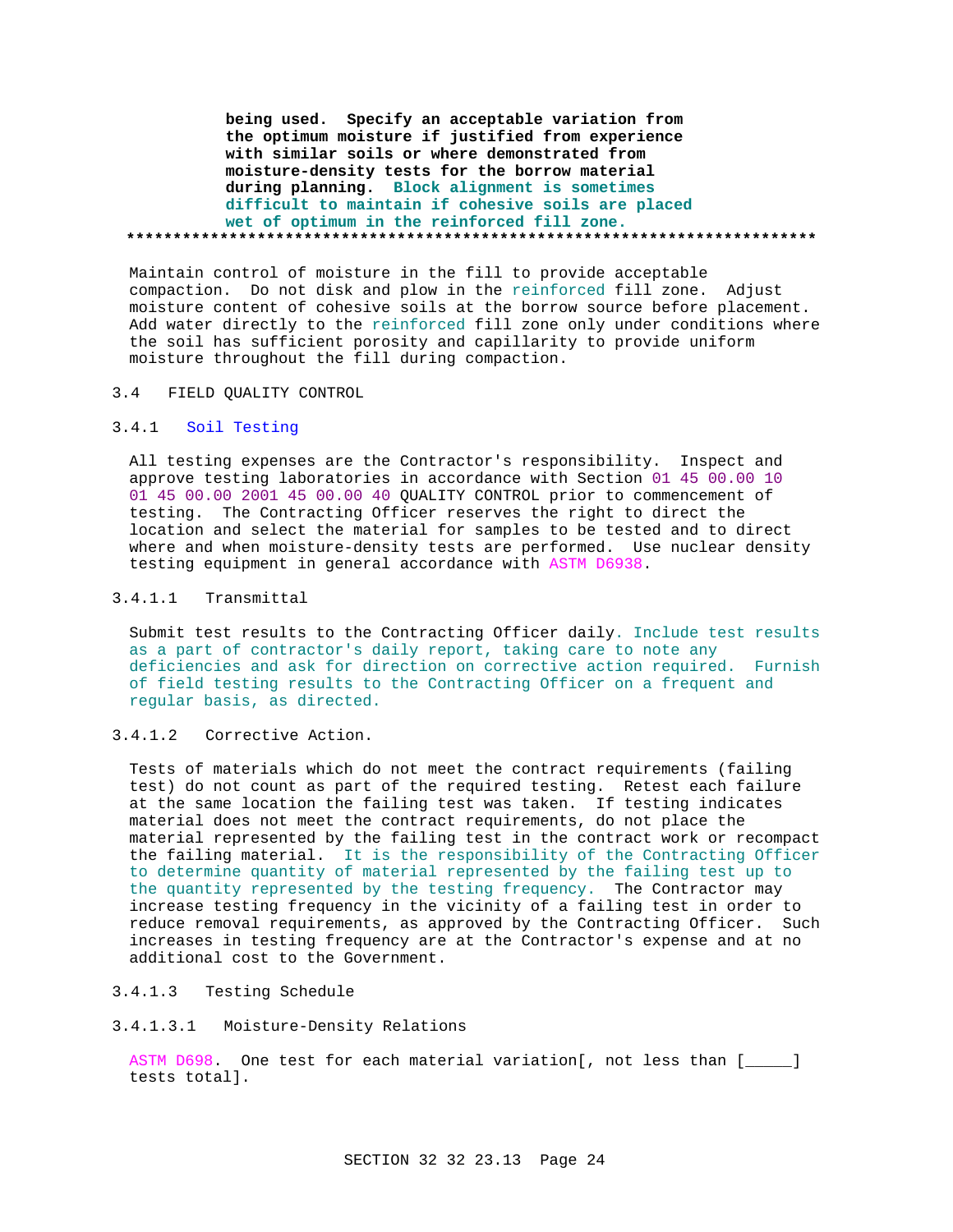# 3.4.1.3.2 In-Place Densities

ASTM D1556/D1556M or ASTM D6938. Not less than 1 test for each 0.67 vertical meters per 100 linear meters 2 vertical feet per 300 linear feet along wall face.

 $3.4.1.3.3$ Sieve Analysis

ASTM C136/C136M. Drainage Aggregate, 1 test for each source.

3.4.2 Reinforcement Testing

### 

NOTES: Primary reasons for testing geosynthetics include verification of quality control by the manufacturer, detecting degradation during shipping and storage, and verifying the correct product is supplied. Verification of quality control by the manufacturer and detecting degradation during shipping and storage is not economically justified for small jobs. Unlike reinforcing steel for concrete, geosynthetics are difficult to identify in the field, and even experience personnel can sometimes mistake the product identity of unlabeled material. Testing after delivery to verify the correct product was supplied may be advisable for critical structures. The strength is usually the most critical property to verify an acceptable product is furnished.

For cohesive fill, testing the interaction coefficient in accordance with ASTM D6706 or ASTM D6706 may be justified. The interaction coefficient effects the length required to develop stress in the reinforcement, and thus the embedment length. For granular retained fill, there is very little difference between products so testing is not justified. For cohesive soil, the interaction coefficient is only significant for the upper courses (usually the top 1 m 3 feet). The test is expensive, and is not normally justified (the usual alternative is to make a conservative assumption). 

All testing expenses are the Contractor's responsibility. Use a commercial testing laboratory selected by the Contractor and approved by the Contracting Officer for all testing. The Contracting Officer reserves the right to direct the location and select the material for samples. Testing data specific to the blocks and reinforcement to be supplied as follows:

- a. The shear strength between blocks as established in accordance with NCMA TR127B.
- b. The connection strength between the blocks and the reinforcement as established in accordance with ASTM D6638. If the FHWA design method is used, implement the modifications in FHWA NHI-00-043.
- c. The coefficient for direct shear of the reinforcement on a soil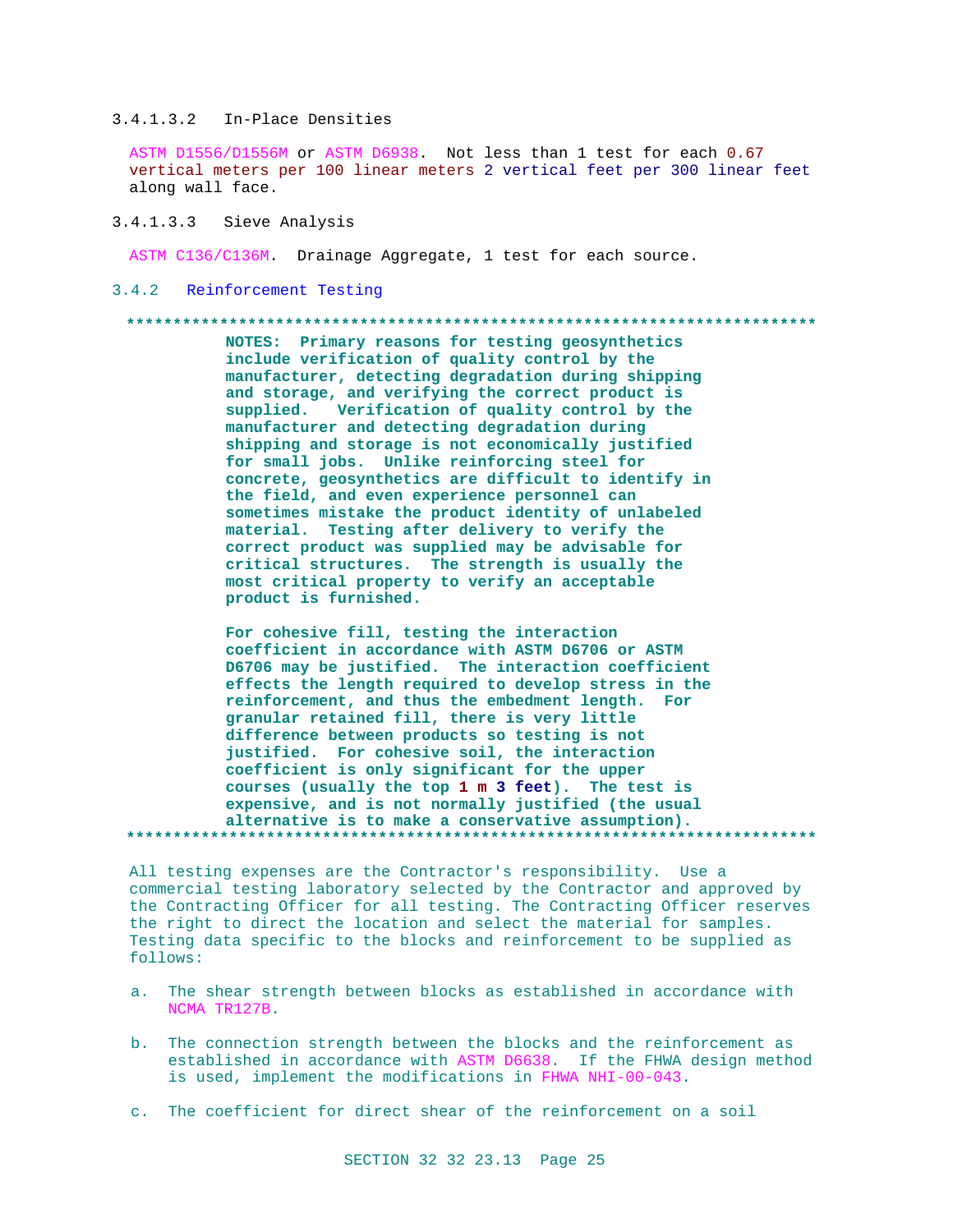similar in gradation and texture to the material that will be used for fill in the reinforced zone as established in accordance with ASTM D5321/D5321M.

d. The coefficient of interaction for pull-out resistance of the reinforcement in a soil similar in gradation and texture to the material that will be used for fill in the reinforced zone as established in accordance with ASTM D6706.

| TABLE 3. REINFORCEMENT TESTING    |                  |                  |  |
|-----------------------------------|------------------|------------------|--|
| PROPERTY                          | TEST DESIGNATION | <b>FREQUENCY</b> |  |
| Wide Width Strip Tensile Strength | ASTM D4595       |                  |  |

Modify ASTM D4595 for geogrids considering recommendations in GSI GRI GG6; and express the tensile strength on a unit length basis by substituting n\*a for Ws, where:

Ws = specimen width, (mm inches) n = number of ribs in the sample (must be a whole number) a = nominal rib spacing for the product tested, (mm inches)

3.4.3 Drainage Pipe

Place drain pipe as indicated on the drawings. Lay drain lines to true grades and alignment with a continuous fall in the direction of flow. Keep the interior of the pipe clean from soil and debris; and cap open ends as necessary.

3.4.4 Construction Tolerances

# NOTE: The suggested tolerances represent the standard of practice. Tighter tolerances should be specified with caution. Loosen horizontal and vertical tolerance if acceptable. Plumbness and alignment will limit bulging.

3.4.4.1 Horizontal

Ensure the top of wall is within [75][\_] mm [3][\_\_] inches of the plan location.

 $3.4.4.2$  Vertical

Ensure the top of wall elevations is within  $[30][$  ] mm  $[0.1][$  ] feet above to  $[30][\_\_$  mm  $[0.1][\_\_]$  feet below the prescribed top of wall elevations indicated.

 $3.4.4.3$ Plumbness and Alignment

Ensure the wall batter and alignment offset measured as deviation from a straight edge is within plus or minus [30 mm per 3 meter][ \_\_\_\_\_\_] [1.25 inches per 10 feet][ $\_\_\_\$ ] section. Ensure the batter measured from<br>vertical is within [2][ $\_\_\_\$ ] degrees of the plan dimension.